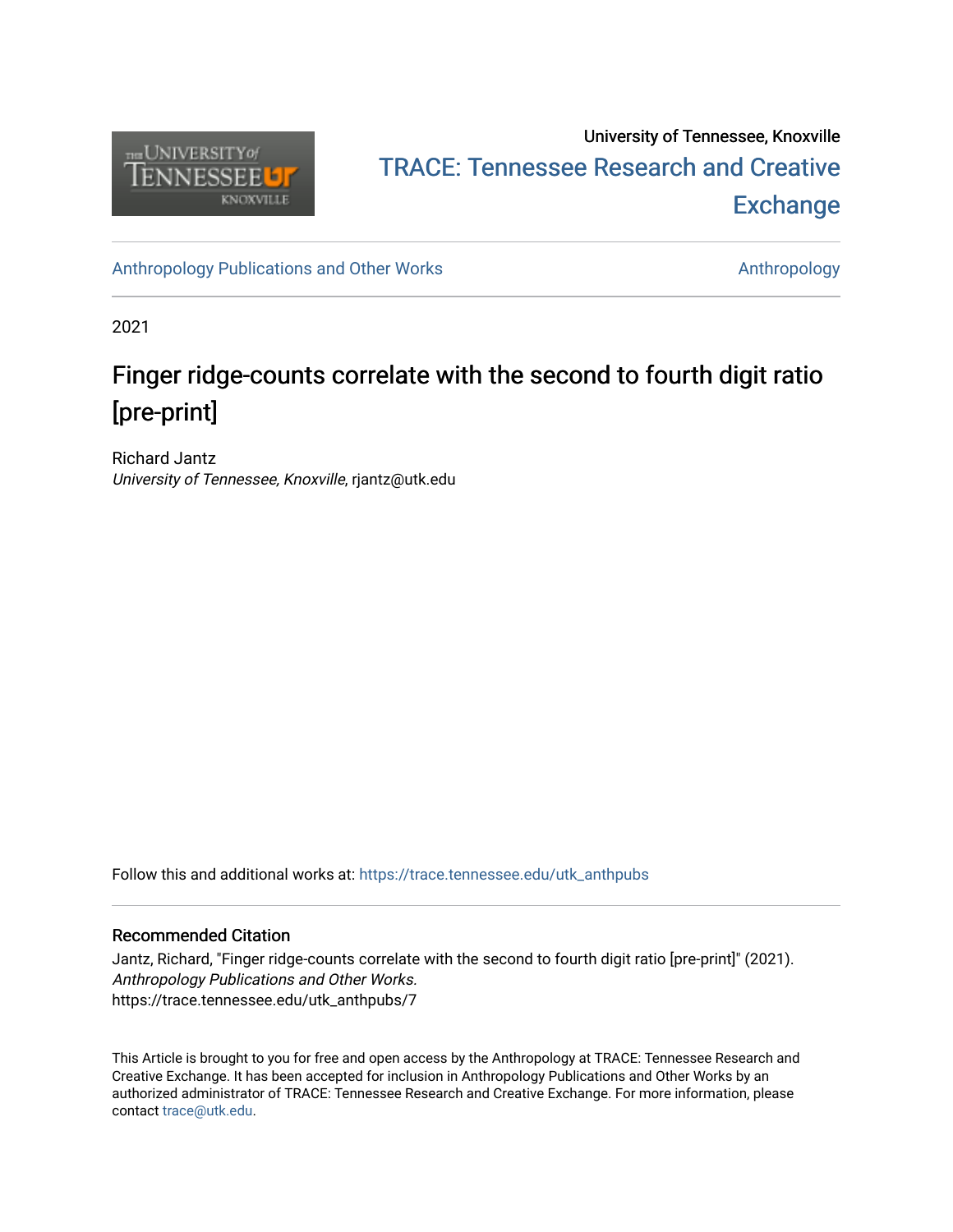"This is the pre-peer reviewed version of the following article: Finger ridge-counts correlate with / the second to fourth digit ratio (2d:4d), American Journal of Human Biology which has been the second to fourth digit ratio (2d:4d), American Journal of Human Biology which has been<br>published in final form at DOI: 10.1002/ajhb.23625. This article may be used for non-commer-<br>piel purposes in accordance with Wiley cial purposes in accordance with Wiley Terms and Conditions for Use of Self-Archived Versions." .

Finger ridge-counts correlate with the second to fourth digit ratio

Running Title: Digit ratio and finger ridge-counts

Richard L. Jantz

Department of Anthropology

505 Strong Hall

University of Tennessee, Knoxville

Knoxville, TN 37996-0720

Email: rjantz@utk.edu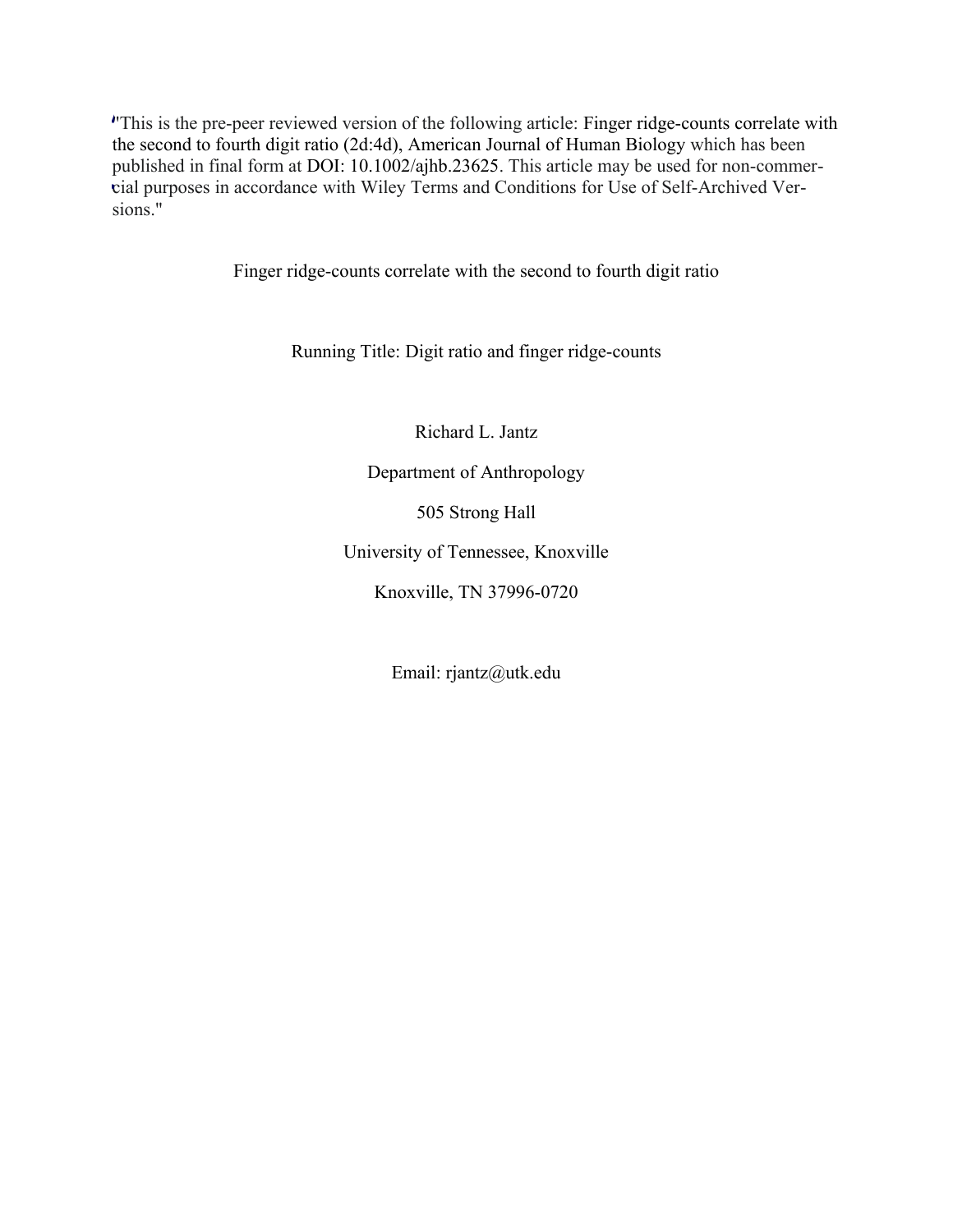#### Abstract

#### **Objectives**

This study examined the relationship of finger ridge-counts to second to fourth digit ratio, which has not yet been definitively demonstrated. The related question of sex dimorphism in finger ridge-counts was further elucidated.

#### Methods

A sample of Germans, including 1,134 males and 1,031 females, was examined for sex dimorphism in the finger ridge-counts. Second and fourth digit lengths were measured in a subsample of 80 males and 86 females to compute second to fourth digit ratio. Principal component scores were obtained to investigate sex dimorphism and the correlation between ridge-counts and digit ratio. Regression and analysis of covariance were used to investigate relationships.

#### Results

Males generally have higher ridge-counts than females. Subtle dimorphic features emerged from the principal components, like a contrast between digits 2 and 4, suggesting a ratio analogous to the digit ratio. The most dimorphic feature was digit 1 asymmetry, males exhibiting a stronger right bias than females. Digit ratio was significantly related to four principal components, expressing various contrasts among digits. Other relationships involved contrast between digits 3 and 5 and asymmetry on digits 1 and 2.

#### Conclusions

This paper provides definitive evidence that finger ridge-counts correlate with second to fourth digit ratio. The most important finding was associations of ridge-counts with digit ratio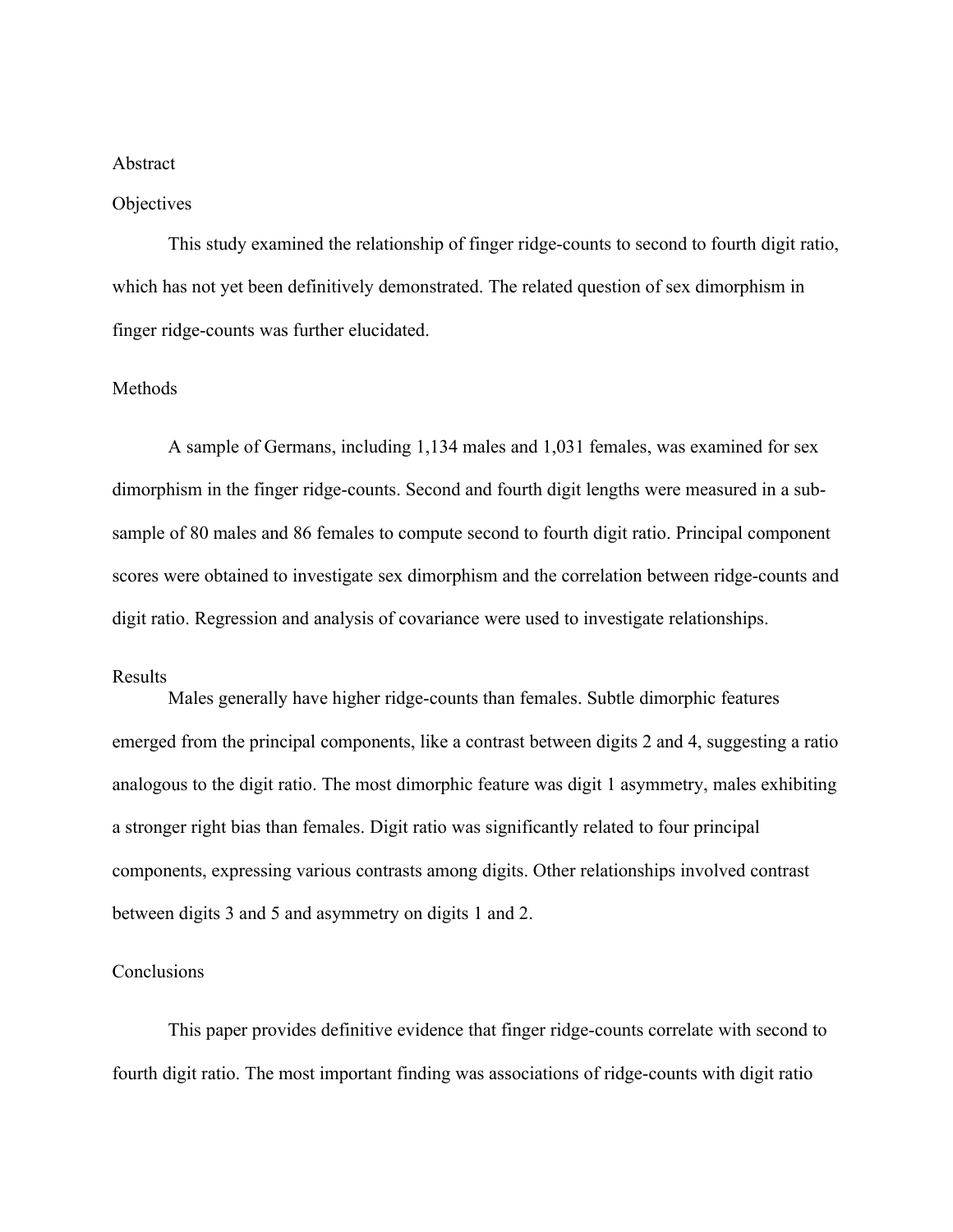did not involve commonly used summary counts over all digits. Rather, associations acted more locally, in ways paralleling the digit ratio, in others reflecting asymmetry. The results strongly support the idea that sex hormones affect finger ridge-counts.

Key Words: Finger ridge-counts, prenatal hormones, digit ratio, sex dimorphism, asymmetry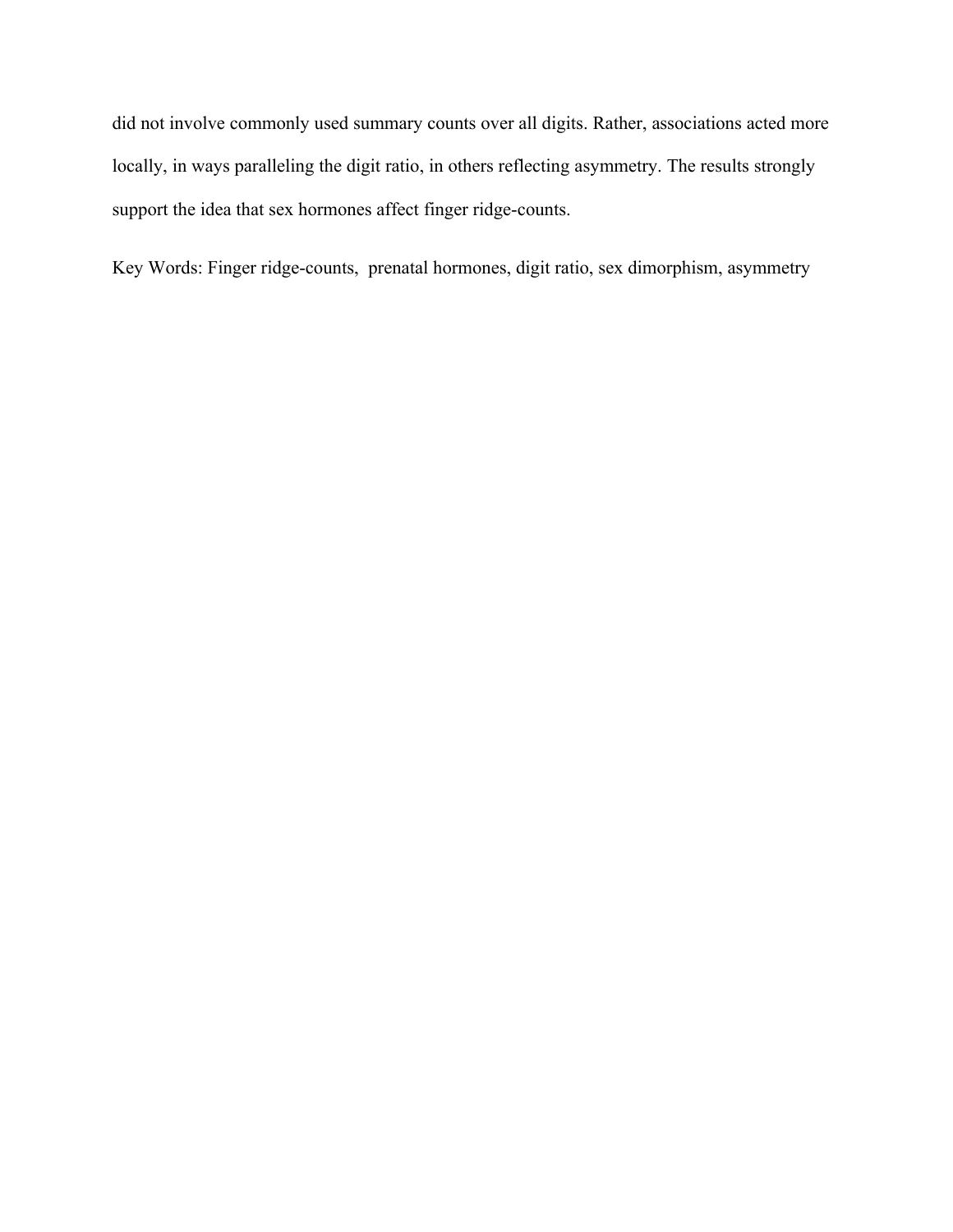#### **1 INTRODUCTION**

The second to fourth digit ratio, hereafter 2d:4d, has been extensively used as a marker of exposure to prenatal sex hormones and has been linked to a wide variety of postnatal morphologies and behaviors. Much of this work has been summarized in Manning (2002). Manning (2002, p. 11) reported a significant relationship between the ridge-count on right digit 4 and 2d:4d on the right hand in a sample of very low birth weight individuals. However, attempts to demonstrate correlation between 2d:4d and ridge-counts using variables such as summations of ridges over digits have been unsuccessful (Dressler and Voracek 2011; Klimek. Galbarczyk, Nenko, & Jasienska (2021), leaving the relationship unresolved.

There are good reasons to expect a relationship between 2d:4d and finger ridge-counts. Adult finger length ratios are established early in prenatal development, by the seventh intrauterine week (Garn, Burdi, Babler, & Stinson, 1975). Apical volar pads emerge by 7.5 weeks *in-utero* and begin to regress by 10.5 weeks *in-utero* (Babler, 1991). During this time, dermal ridges form on the distal digit segments. Babler (1987) has shown a relationship between the shape of the distal phalanx and pattern type. That finger ridge-counts respond to fetal hormones comes from several lines of evidence. Perhaps the most obvious indirect indicator is sex dimorphism, such that females generally have lower ridge-counts than males (e.g. Holt, 1968). Polani and Polani (1979) found individuals with complete androgen insensitivity syndrome showed the female pattern, such as ulnar loop ridge-counts more in line with females than males. Jamison, Meier, and Campbell (1993) found a relationship between testosterone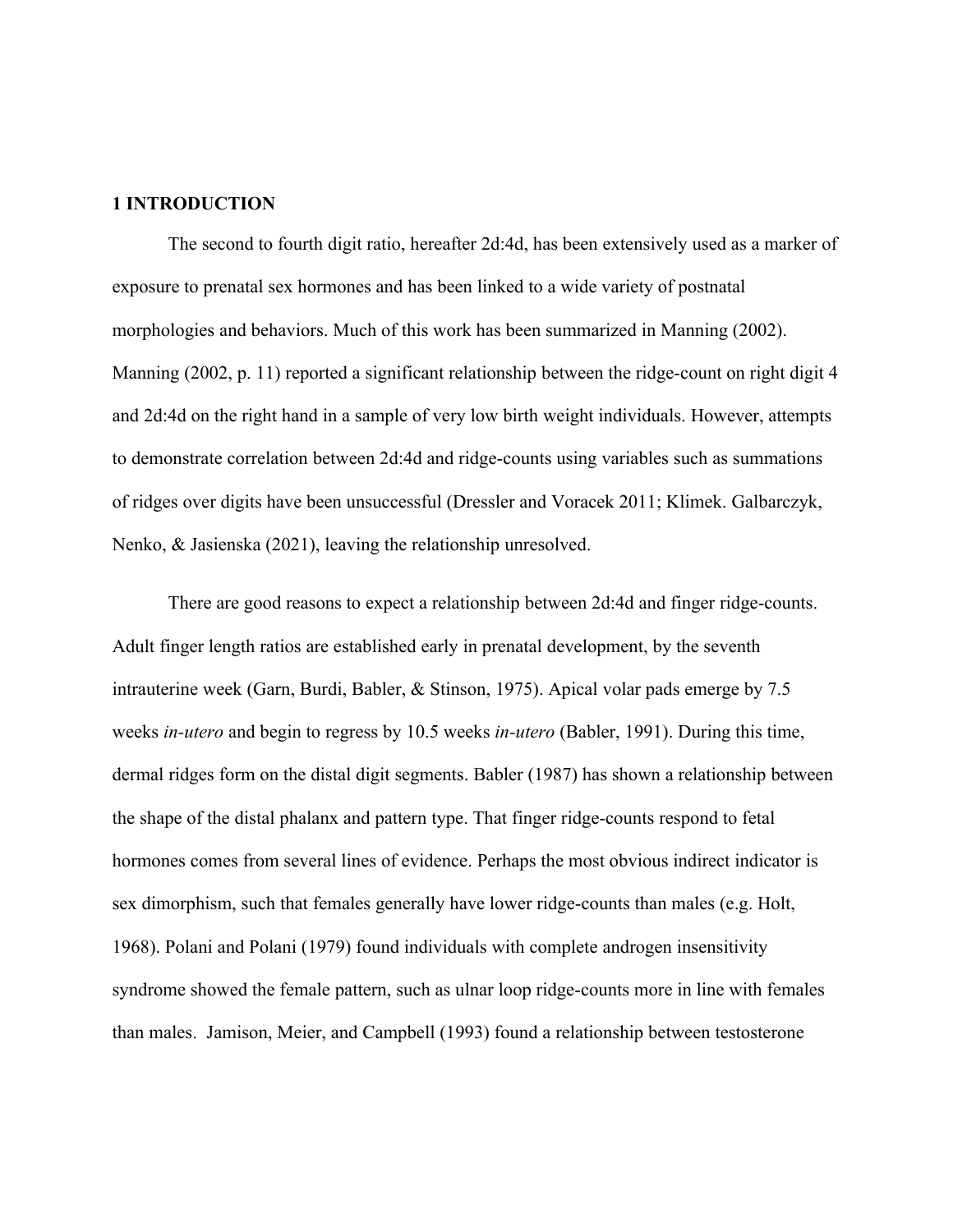levels in adults and several dermatoglyphic asymmetry variables, including both finger and palmar variables.

Association of 2d:4d with a wide variety of behavioral traits suggests prenatal hormone involvement in brain organization (Wacker, Mueller, & Stemmler, 2013; McFadden, Loehlin, Breedlove, Lippa, Manning, & Rahman 2005; Hampson, Ellis, & Tenk, 2008; Schwerdtfeger, Heims, & Heer, 2010). However, examples of correlation between dermatoglyphic variables and morphological and behavioral phenotypes are many fewer than those found for 2d:4d. This may in part be because collecting and analyzing dermatoglyphic data are more labor-intensive and time-consuming than collecting 2d:4d data, and possibly because fewer such associations exist, or the correlations are weaker.

One underappreciated line of reasoning in studies of finger ridge-counts is the failure of summed variables such as total ridge-count (TRC, the sum of the larger count for each digit) and absolute ridge-count (ARC, the sum of the radial and ulnar count for each digit) to reveal the relevant variation behind many questions of population variation. Early work on TRC focused on its heritability, estimated at 0.95 (Holt, 1968). Different digits contribute differently to TRC, despite the high correlation between digits in an individual (Jantz, Hawkinson, Brehme & Hitzeroth 1982). Consequently, using TRC or ARC may obscure possible relationships individual digits have with 2d:4d. That Manning (2002) observed a relationship between 2d:4d and ridge-counts for right digit 4 supports utilization of individual digit ridge-counts rather than summed variables like TRC or ARC.

This same argument can be extended to sex dimorphism in ridge-counts. Sex dimorphism does not appear to have been examined in a detailed manner. The usual finding for European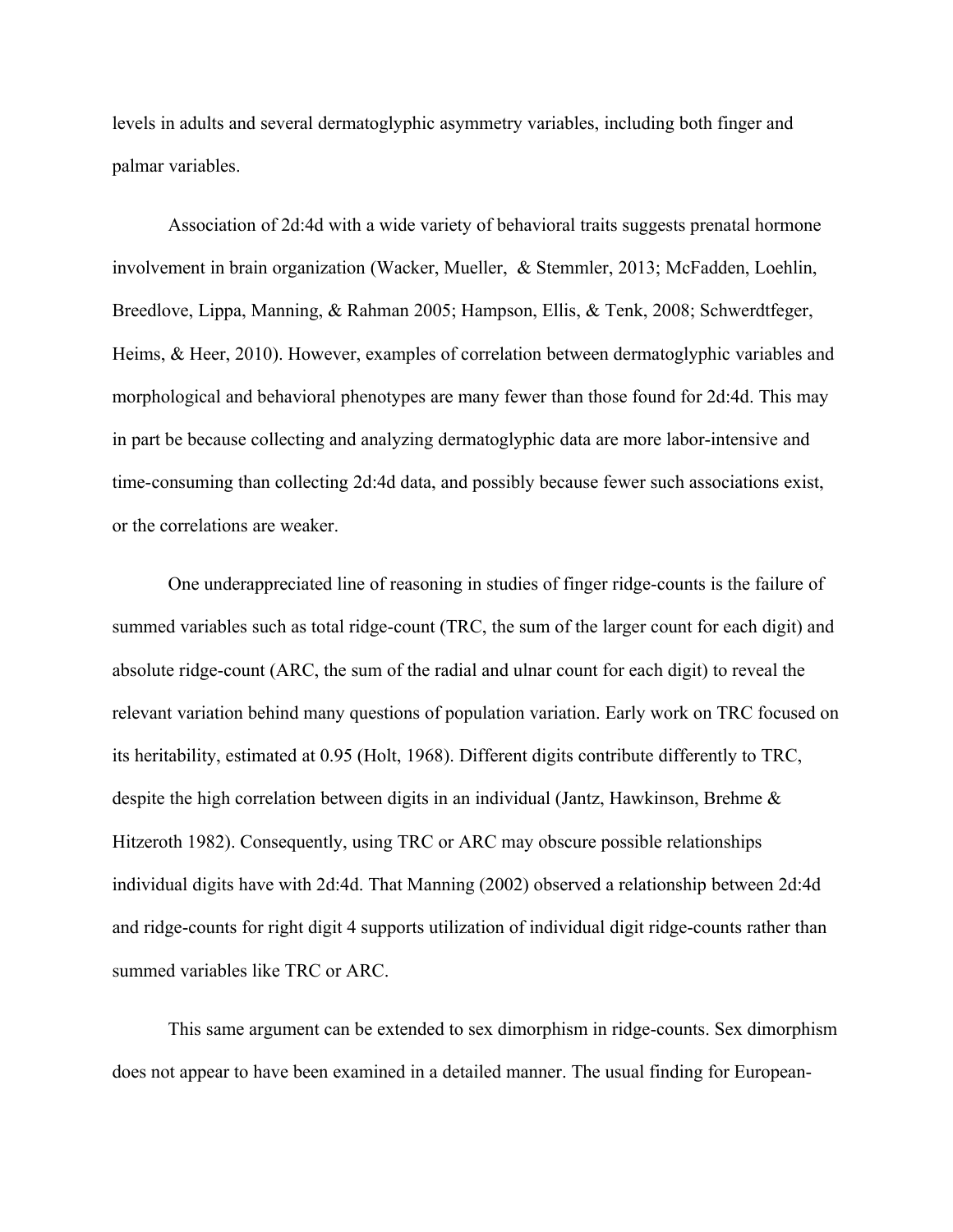derived populations is males have higher TRC and ARC values, and this is also the case for most individual digits (e.g. Andreenko & Baltova, 2017). But the way digits interact to produce multidimensional sex difference is inadequately understood.

The goals of this study are to elucidate the nature of sex dimorphism in ridge-counts and to use 2d:4d to explore the role of hormones in ridge-count variation.

#### **2 MATERIALS AND METHODS**

The study sample, consisting of Germans from the Freiburg area, was printed and analyzed by the late H. Brehme of Freiburg University. The prints were collected as part of several morphological and morphoscopic traits used by the Institute of Human Genetics and Anthropology in connection with paternity investigations prior to the widespread use of genetic markers for that purpose (Asen, 2019). The prints were collected in the late 1950s and 1960s and as such can be regarded as an historical sample. The full sample consisted of 1,133 males and 1,031 females, complete for all ridge-counts. The full sample was used to examine sex dimorphism. A sub-sample of 80 males and 86 females was selected to evaluate the relationship to 2d:4d. Paternity cases obviously do not constitute a random sample, if for no other reason than they consist of individuals who have reproduced. The sample contains only adults, where the females were mothers of children whose paternity was in dispute, and the males were the potential fathers of those children.

Digit ratios were obtained by measuring the length of digits 2 and 4 from the proximal flexion crease to center of the pattern on the distal phalanx. Measuring in this way locates the distal point approximately at the center of the distal phalanx (Garn, Poznanski, & Gall, 1970). This omitted the tip of the phalanx distal to the pattern center that would be included in direct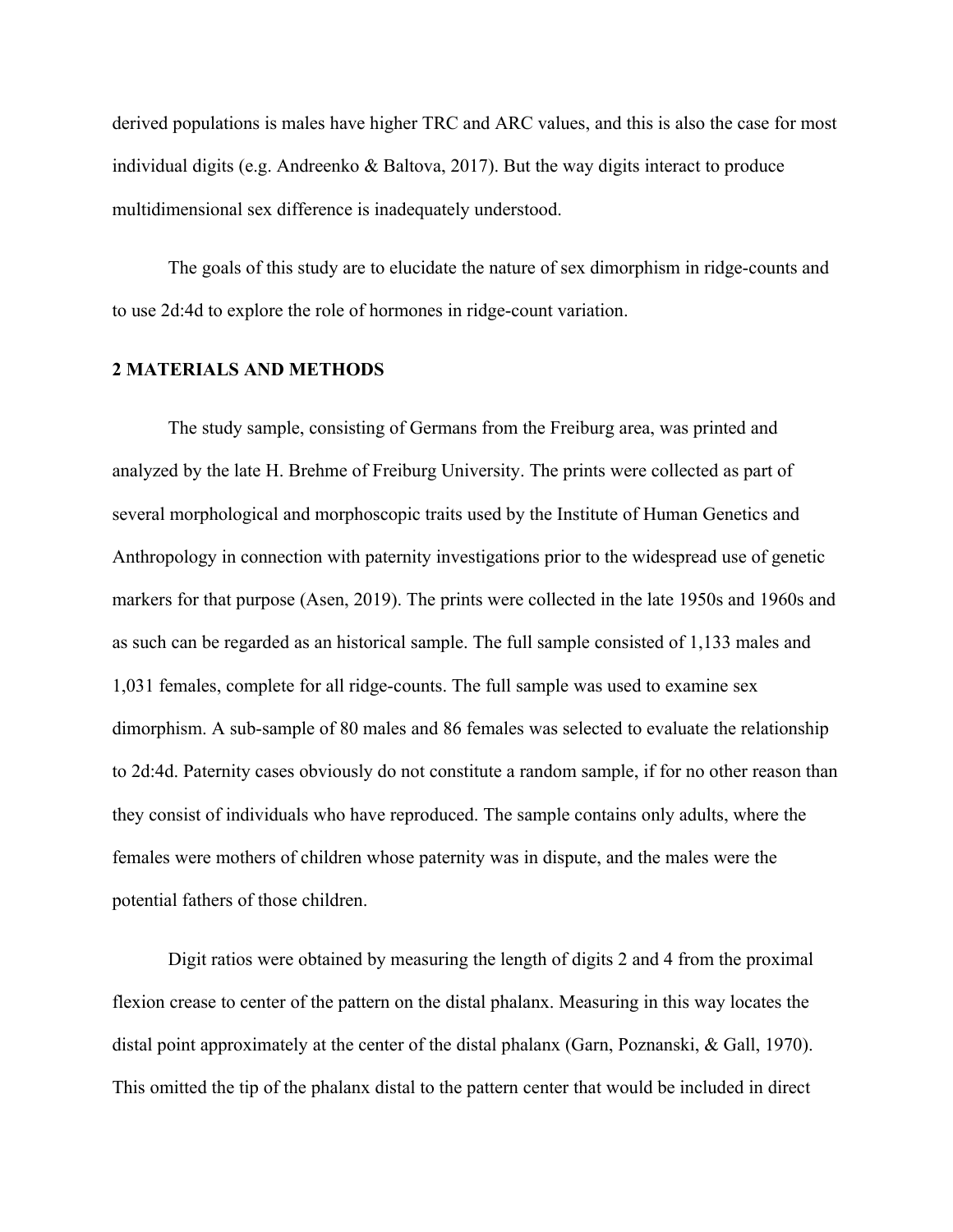measurements. This procedure has the advantage of providing a consistent distal point that does not depend on how much of the tip was included in the print. Prints with arches on digits 2 or 4, or prints where the proximal flexion crease was not clear, were omitted. Omitting arches will have the effect of eliminating most zero values and elevating the average ridge-counts. Tented arches were included, because these patterns contain a core.

Ridge-counts were recorded from the triradius of the pattern to its core. There are 20 ridge-counts for an individual's 10 digits, one count from the radial side to the core and one count from the ulnar side to the core, for each digit. For whorl patterns both radial and ulnar counts are non-zero; for loop patterns one of the counts is zero; and for arch patterns both counts are zero. Because loops are the most common pattern in this population, a large number of zeroes results if all 20 counts are used. This has historically been accommodated in two ways a) choose the larger count of each digit, resulting in 10 non-zero variables, except for arches, which are the least common pattern, providing the only zero values; b) add the radial and ulnar count together for each digit, resulting in 10 values, arches again providing zeros. The two methods provide somewhat different information. Choosing the larger count (option a) provides a measure of pattern size but ignores pattern type. Adding radial and ulnar counts together (option b) incorporates pattern type because both radial and ulnar non-zero counts in whorls will be included.

For purposes of this paper, only the sum of radial and ulnar counts will be used (option b), because it is advisable to incorporate the pattern type contribution to the ridge-count. Hauser (1989) has argued that whorl patterns are good indicators of fetal growth variation. Her data show considerable sex dimorphism in whorl pattern frequencies. Using only the larger count would therefore miss this aspect of dimorphism.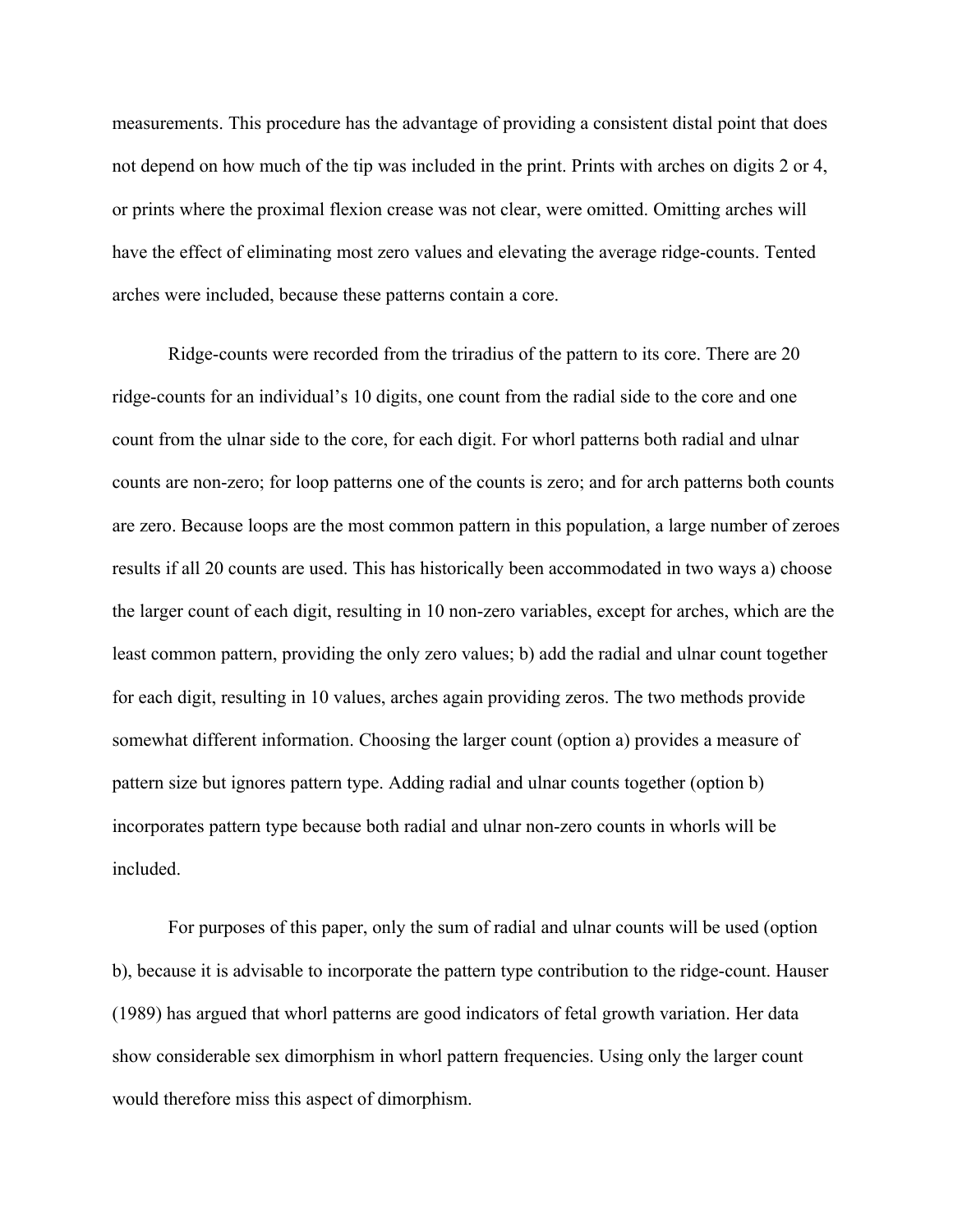Sex dimorphism was evaluated on individual digits using a *t*-test for each digit, along with Cohen's *d* as a measure of effect size. Because ridge-counts on different digits are highly correlated, further analysis was carried out by converting ridge-counts to orthogonal principal components. The eigenvalues and eigenvectors of the covariance matrix of the total sample were used for this purpose. Robust estimation of eigenvalues and eigenvectors from the covariance matrix using the EM algorithm(NCSS 2019) provided reliable estimates. The eigenvectors provide the structure of the covariance matrix, and the principal component scores are orthogonal variables that can be interpreted using the eigenvector weights. Using principal components in this way reveals inter-digit relationships to further evaluate their correlation with 2d:4d. Sex dimorphism of principal component scores of the large sample was also evaluated.

Relationships of principal component scores to digit ratios were evaluated using analysis of covariance (ANCOVA). Principal component scores were regressed onto sex as a categorical variable and 2d:4d as a covariate. The interaction of sex and 2d:4d provides a test of equality of slopes. If slopes are equal, sex dimorphism can be evaluated using least square means.

Statistics described above were computed with NCSS (2019). Cohen's *d* was computed using a utility program in True Basic written by the author.

#### **3 RESULTS**

The first set of results concerns the patterning of sex dimorphism over the digits. The second set explores the relationship between 2d:4d and ridge-counts.

#### **3.1 Ridge-Count Sex Dimorphism**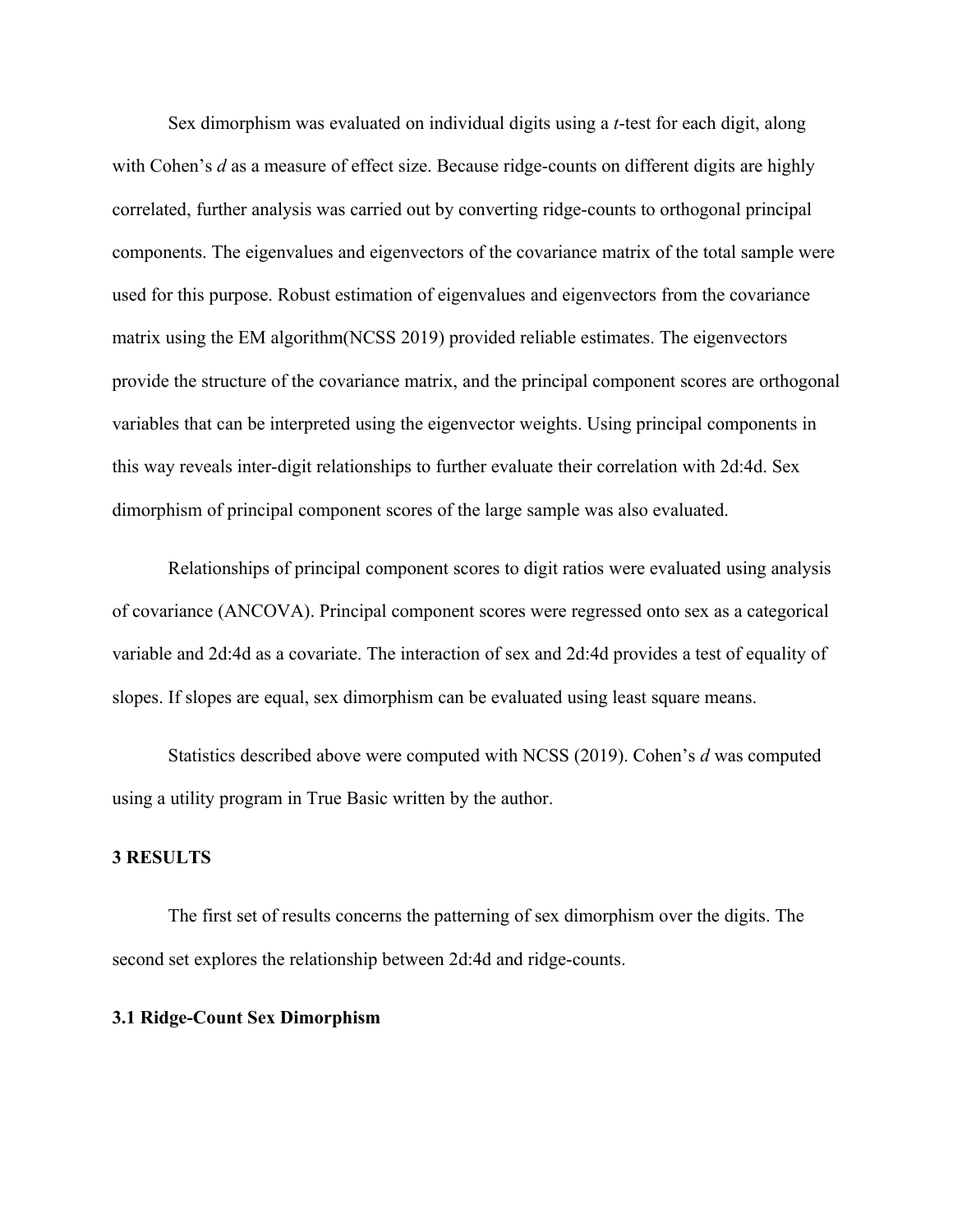Summary statistics, sex differences for ridge-counts by digit, and effect sizes are shown in Table 1. Sex differences are relatively small, but all are statistically significant, except right and left digit 2. The greatest dimorphism occurs on digits 1 and 5, and right hand dimorphism is greater for all digits, except digit 3. Digits 1, 4, and 5 are marked by substantially greater righthand dimorphism. The effect sizes are all small.

#### **Table 1 here**

Table 2 presents the eigenvectors and eigenvalues of the covariance matrix obtained from pooled sexes. The first eigenvector has positive loadings for all variables, although there is some variation. The first eigenvector accounts for almost 66 % of variation contained in the covariance matrix, and is more or less comparable to ARC, the simple sum of all radial and ulnar counts of digits. The second eigenvector indicates the independence of the thumb in relation to the other digits. Eigenvector 3 is interesting because digit 2 has positive loadings and digit 4 negative loadings, which is more or less comparable to a ratio. Eigenvector 4 opposed digit 3 to 5, again suggesting a ratio. Eigenvector 5 has positive loadings on right and left digit 5, against a negative weight on right digit 4. Eigenvectors 6 through 10 express asymmetry of individual digits, with a positive weight on one hand and a negative weight for the corresponding digit on other hand.

#### **Table 2 here**

The last row in Table 2 lists the *t*-test for sex differences of the principal component scores. Principal component scores 1, 2, 3, 5, and 6 are significantly dimorphic. PC 6 is the most dimorphic, followed by PC 3. Neither is especially dimorphic; Cohen's *d* values are 0.28 and 0.2 for PC 6 and 4, respectively. These values are higher than for most individual digits in Table 2, exceeded only by right and left digit 5 and right digit 1. The principal components reveal aspects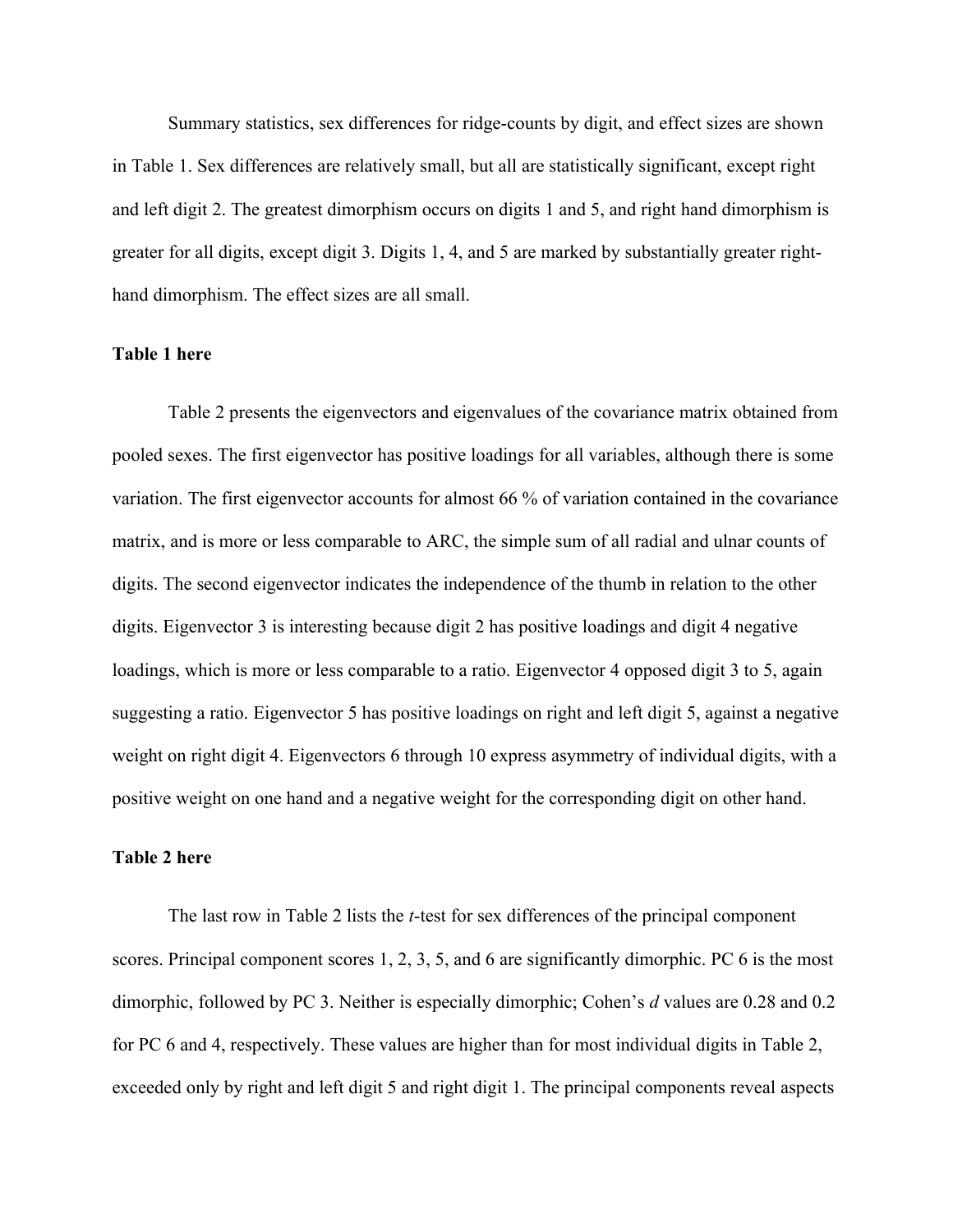of sex dimorphism not seen in the individual digits, particularly the digit 2 and 4 contrast on PC 3 and digit 1 asymmetry seen on PC 6.

#### **3.2 Ridge-count relationship to 2d:4d**

Table 3 gives the summary statistics for 2d:4d and the finger lengths. The 2d:4d is similar to values for European populations (Manning 2002). Manning (2002) presents values for Germans specifically. Our values are slightly lower, which could result from measurement technique or just population variation. In accordance with values for numerous populations (Manning, 2002, pp. 21-22) the right hand is more dimorphic than the left hand. The effect size for the right 2d:4d is the same as that reported by Manning (2002) for Germans. Sex dimorphism is obviously greater for finger length measurements than 2d:4d because measurements directly reflect size difference. Digit 4 has a greater effect size than digit 2 on both hands but digit 4 has a greater effect size on the right hand, while the reverse is seen in digit 2. The difference between the finger length measurements in Table 3 and means of direct total digit length given in Greiner (1991) is about 20 and 17 mm for males and females, respectively. The difference reflects the distance from the pattern center to the end of the digit.

#### **Table 3 here**

Table 4 presents the significance tests of regressing each principal component onto right 2d:4d, sex, and the interaction of 2d:4d and sex. The full model is significant for four principal components, revealing two distinct patterns. PC 3 and PC 7 show the significance of the full model is mainly due to the regression onto right 2d:4d. The non-significant interaction and sex terms means the sexes have a common regression line and there is no sex difference in the means. Figure 1a and b show the relationship of PC 3 and PC 7 to right 2d:4d. For PC 3, we can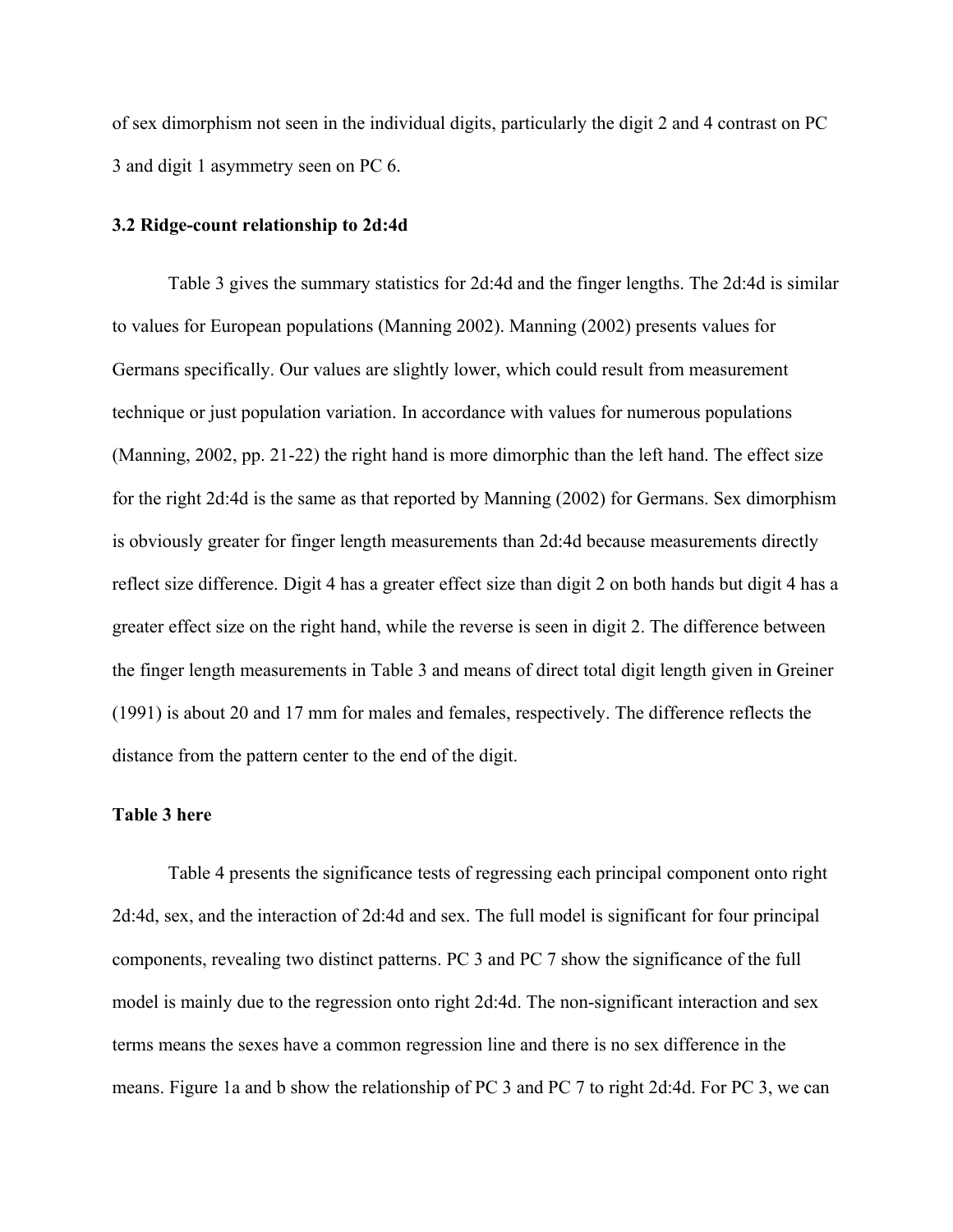see from the eigenvector weights that higher right 2d:4d values are associated with higher ridgecounts on digit 2 and lower counts on digit 4. The eigenvector weights on the right and left hand are similar, so it is a bilateral effect. PC 3 also has a significant relationship to left 2d:4d but weaker than that with right 2d:4d (results not shown). PC 7 reflects asymmetry of digit 2, and does not have a significant relationship to left 2d:4d. The eigenvector weights show that higher female-like 2d:4d values increase the right bias on digit 2 and lower male-like 2d:4d values increase the left bias.

#### **Table 4 and Figure 1 here**

PC 3, primarily involving digits 2 and 4, has the strongest relationship to 2d:4d, and the relationship is the same in both sexes. It is therefore worth asking whether the raw ridge-counts for these two digits are also correlated with 2d:4d. Table 5 presents the regression equations for right-hand digits 2 and 4 ridge-counts onto right 2d:4d. All of the sex-specific regressions are significant except for digit 4 in males. Digit 2 has a positive relationship with 2d:4d and digit 4 a negative relationship. That means a higher more female 2d:4d yields higher ridge-counts on digit 2 and lower counts on digit 4 and this reverses for the lower more male 2d:4d. Digit 2 has a more consistent and overall slightly higher correlation. It should be noted that the relationship of 2d:4d to digit 4 ridge-count is similar to that reported by Manning (2002) on a sample of very low birth weight individuals, indicating that low birth weight is not a factor in the correlation.

#### **Table 5 here**

A different pattern appears in PC 4 and PC 6 where the significant model resulted to a considerable extent from the sex-2d:4d interaction term, meaning that we can reject the hypothesis that the regression of the principal component onto right 2d:4d is the same in both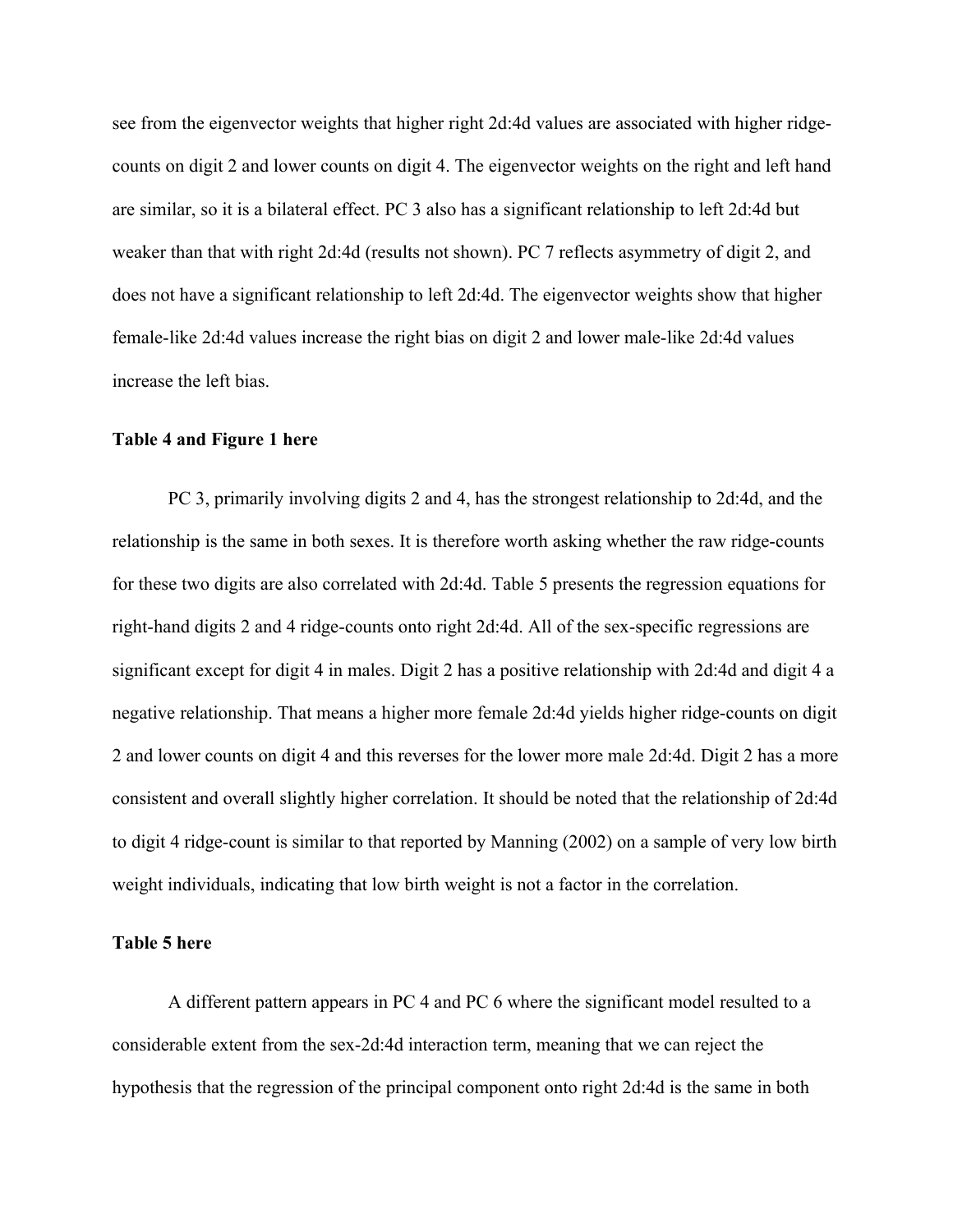sexes. Figure 2a and b shows the regressions have opposite slopes. In both cases, the female slope is positive and the male slope negative. PC 4 mainly contrasts digit 3 (negative weights) and digit 5 (positive weights), which might be construed as a ratio of digits 3 to 5. The significant difference in slopes can further be examined by asking whether the sex-specific regressions differ from zero. Males exhibit a significant negative regression for PC 4, while females exhibit a significant positive regression. This indicates sexes respond in opposite ways to changes in 2d:4d.

#### **Figure 2 here**

PC 6 is not as straightforward as other eigenvectors. Its highest loadings reflect digit 1 asymmetry and secondarily a kind of asymmetry/finger contrast involving right digit 4 and left digit 3. Sex difference is visible for PC 6, seen in Figure 2b, but because the regression slopes are unequal the sex difference cannot be tested using least square means. However, a test on the PC 6 scores in the full sample shows highly significant sex differences ( $t = 6.51$ ,  $df = 2163$ ,  $p <$ 0.001). For PC 6 the positive regression onto 2d:4d in females is significant, but the negative regression in males is not. The difference in regression slopes is therefore due to the significant female regression and the absence of a regression in males. Digit 1asymmetry is the main contributor and it too is dimorphic  $(L - R t = 5.2, p < 0.001, df = 2163$ , effect size = 0.22), but slightly less so than PC 6. A simple regression of digit 1 asymmetry onto 2d:4d is significant in females ( $t = 2.2$ ;  $p = 0.03$ ) but not males. The pooled sex regression is also significant ( $t=2.36$ , p=0.02). The slope is positive in both female and pooled sex regressions, indicating higher 2d:4d reduces the right bias of digit 1. This conforms to the L-R sex differences observed in the total sample,  $-4.65$  in males and  $-2.76$  in females.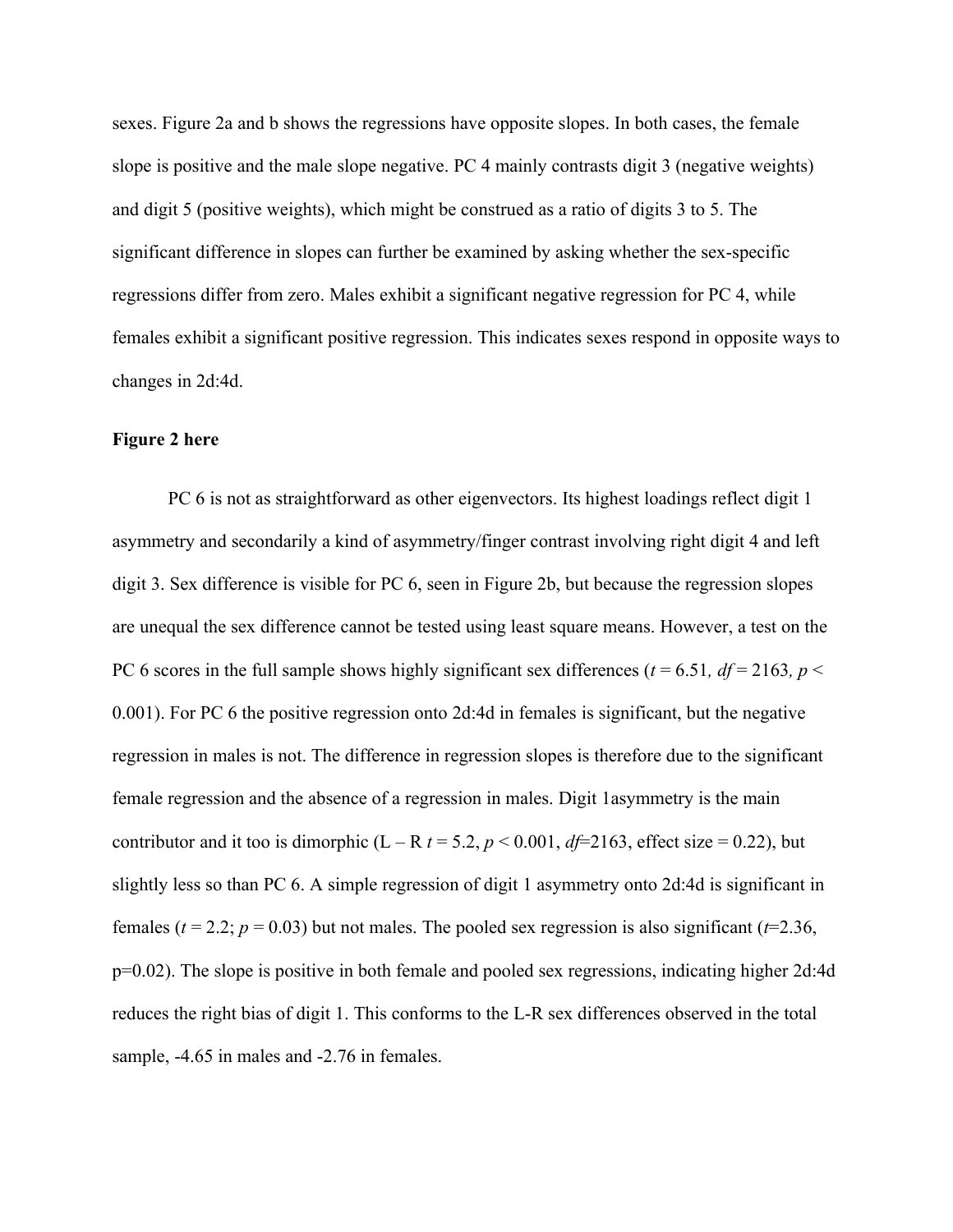#### **4. DISCUSSION**

The correlation of finger ridge-counts with 2d:4d strongly supports the role of sex hormones in finger ridge-count variation. There are several points we can derive from the results that deserve emphasis. First, the relationship of finger ridge-counts with 2d:4d is complex and unlikely to be detected with summary variables such as TRC or ARC. The present results did not demonstrate a relationship with ARC, in line with similar findings reported by Dressler and Voracek (2011) and Klimek, Galbarczyk, Nenko, & Jasienska, (2021) That is because ridgecounts have numerous underlying processes that contribute to the phenotype, most of which are not significantly influenced by fetal hormones. The association between ridge-counts and 2d:4d was not found in those principal components reflecting the largest proportion of variation in the covariance matrix. The four principal components with significant relationships to 2d:4d altogether account for only about 16 % of the variation. To some extent the raw ridge-counts on digits 2 and 4 were related to 2d:4d but emerge most strongly after partialing out the first two principal components.

An important feature of 2d:4d is sex dimorphism, and that dimorphism arises early in fetal life. PC 3 has the second-largest sex difference in Table 2, although it is substantially less than that seen in 2d:4d, as expressed in effect sizes. The sexes share a common regression when PC 3 is compared to 2d:4d. That means higher 2d:4d associated with lower testosterone results in higher counts on digit 2 and lower counts on digit 4. The reverse is the case for low 2d:4d ratios. This is evident in both the eigenvector weights for PC 3 and the individual regressions of of digit 2 and 4 ridge-counts on 2d:4d. The correlation between the right ridge-count ratio examined here, 2rc:4rc, and 2d:4d is 0.43, which is highly significant but not large enough to be useful in the same way as 2d:4d. The ridge-count ratio (2rc:4rc) is much more variable than 2d:4d.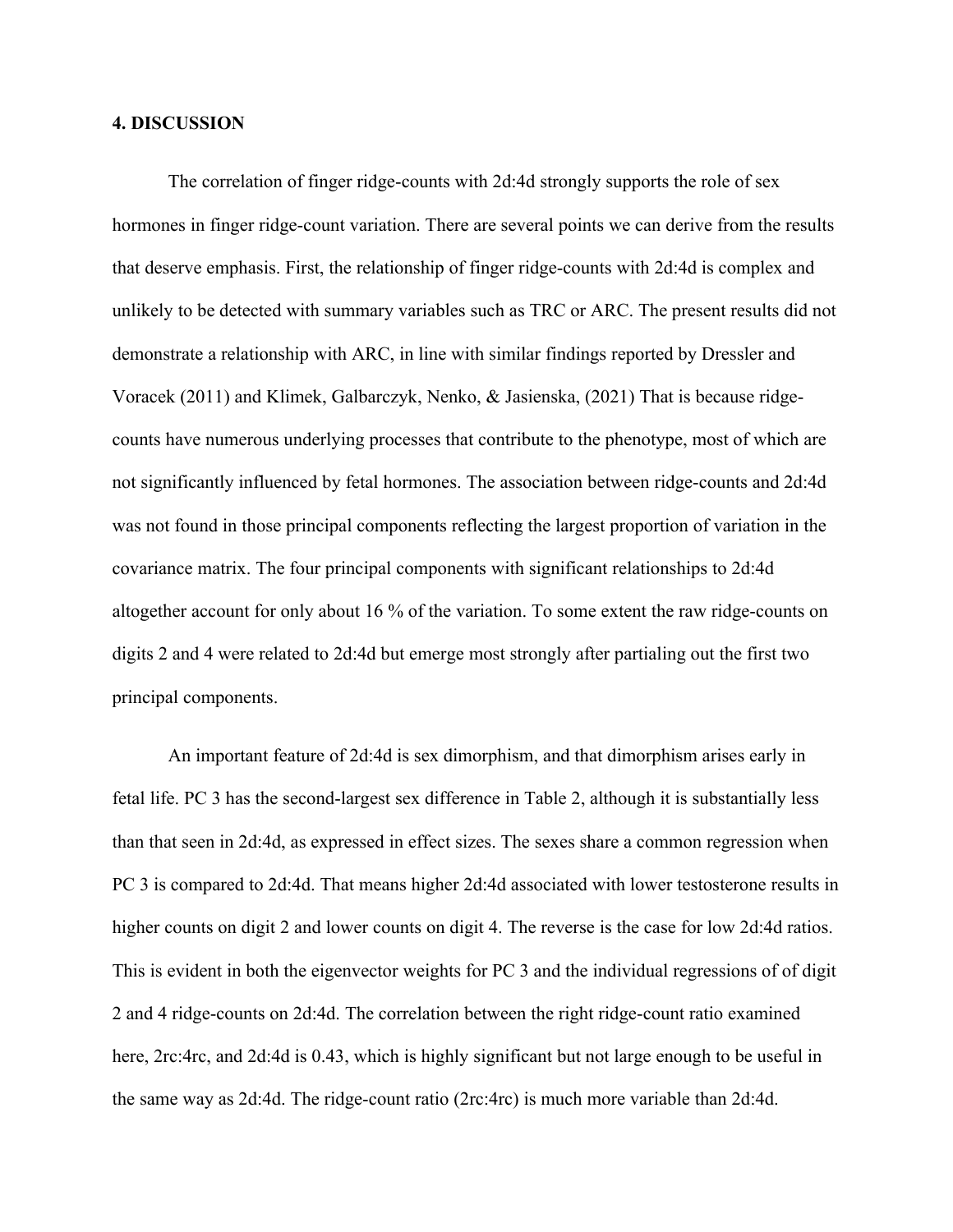The degree to which finger ridge-counts might show correlations with the many behavioral traits observed in the 2d:4d digit ratio remains only partially known. Much of the attention has focused on sexual orientation or transsexuality (Hall & Kimura, 1994; Hall, 2000; Slabbekoorn, van Goozen, Sanders, Gooren, & Cohen-Kettenis, 2000; Mustanski, Bailey, & Kaspar, 2002; Dermatoglyphic asymmetry also appears to be related to certain cognitive traits (Kimura and Carson 1995; Sanders and Kadam 2001). Asymmetry is also a common theme in the papers dealing with sexual orientation and transsexuality. The results of the present paper support the importance of asymmetry as a hormone response, particularly on digits 1 and 2.

As a methodological matter, it should be noted that several papers use asymmetry of digits 1 and 5, either because they contain fewer arches than the intervening digits (Hall  $\&$ Kimura (1994) Kimura & Carson 1995; Sanders and Kadam 2001; Mustanski, Bailey, & Kaspar, 2002) or because they have the highest correlation with TRC and can be used as a surrogate (Slabbekoorn, van Goozen, Sanders, Gooren, & Cohen-Kettenis, 2000). The present results provide little support for including digit 5 in asymmetry measures. From Table 1 it is apparent that digit 5 asymmetry averages less then a ridge in both sexes and the average sex dimorphism is only about 0.6 ridges. By contrast sex dimorphism for digit 1 averages almost 1.9 ridges. One suspect that it is digit 1 driving the results in the aforementioned papers.

The proximate generator of pattern types is known to be related to the shape of the fetal pad (Penrose, 1965), and the consequence of this early relationship persists into adulthood (Katzenmaier, 1979). Babler (1991) has shown during fetal life the length of the distal phalanx is correlated with pattern type, shorter phalanges are associated with whorl patterns. This general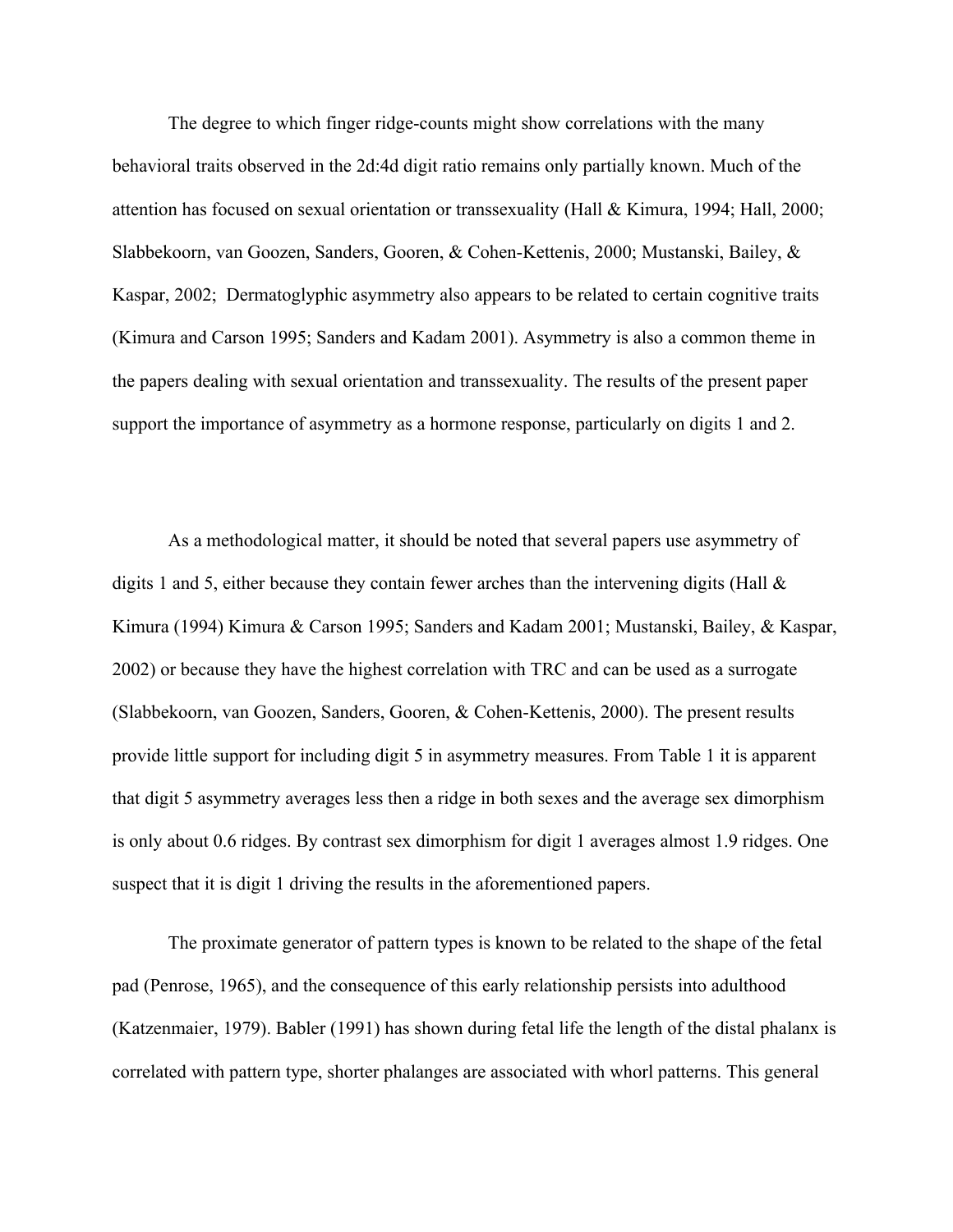relationship is not seen in the lengths of the distal segments in adults, which are smaller on digit 2 than on digit 4 (Greiner, 1991). Whorl pattern frequencies are lower on digit 2 than on digit 4. That distal phalanges influence fetal pads is seen in distal phalangeal hypoplasia, which results in a high frequency of arches (Robinow & Johnson, 1972). The present results suggest the factors that generate pattern types are to some extent subject to hormonal influence.

The relationship of asymmetry on digits 1 and 2 to 2d:4d adds to a number of existing asymmetry associations, including face (Fink, Manning, Neave, & Grammer, 2004), hippocampus (Kallai et al., 2005), and fingers (Manning, Fink, Neave, & Szwed, 2006). More broadly, what emerges from the relationships with 2d:4d is that the ridge-counts driving PC 3 and PC 4, specifically involve digits 2 and 4 (PC 3), or adjacent digits 3 and 5 (PC 4). The regression of PC 3, and the regressions of individual digits 2 and 4, onto 2d:4d may be seen as reflecting a hormone response similar to that responsible for the digit ratio (2d:4d), although with less pronounced sex dimorphism. PC 4, involving mainly digits 3 and 5, was not significantly dimorphic, but because of the opposite regression slopes of the sexes, dimorphism would be seen at the extremes. For example, in males the high 2d:4d values were found with high ridge-counts on digit 3 and low ridge-counts on digit 4, and the reverse is found for low 2d:4d values. The opposite relationship would be the case in females. A possible explanation is that estrogen acts to increases the ridge-count on digit 5 and to decreases it on digit 3 in females, and testosterone does the opposite in males, acting to decrease the ridge-count on digit 5 and increase it on digit 3.

Something similar to the significant interaction of sex and 2d:4d with PC 4 was observed by Brookes, Neave, Hamilton, & Fink, (2007). They also detected a significant interaction of sex and 2d:4d in relation to hand asymmetry for subitizing reaction time. Males with low 2d:4d had greater right hand advantage, while females with low 2d:4d had lower asymmetry. This situation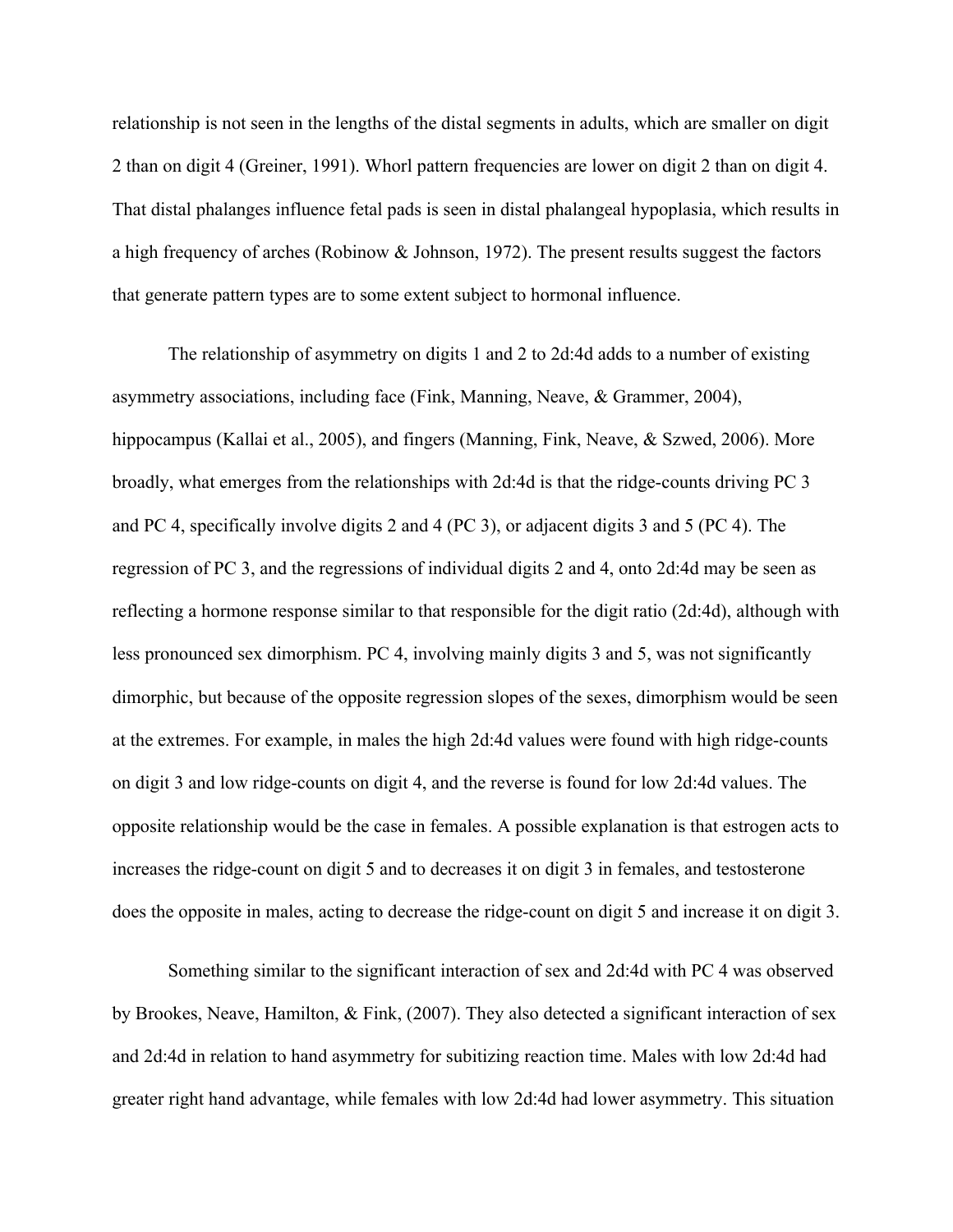reversed for high 2d:4d. It is not possible to infer any connection between the findings, one involving a morphological trait, the other a cognitive behavioral trait. But it does show that the present findings are not an isolated event.

Bidarkotimath, Avadhan, Viveka, and Kumar (2011) have reported that patients with Down Syndrome have reversed 2d:4d sex dimorphism, males having higher 2d:4d than females, which the authors attribute to reduced androgen levels during fetal development. As present results have shown, digit 1 asymmetry is dimorphic, with males exhibiting a stronger right bias than females. That is to some degree due to males having higher whorl frequencies on right digit 1 than females. In the present sample males and females have roughly equal frequencies of whorls on left digit 1(35.5 % and 35.7 % respectively) but males have 9 % more whorls on right digit 1 (47.9 % and 38.9 % respectively). Hauser (1989) has shown whorl frequency on digit 1 is much reduced in patients with Down Syndrome, and whorl asymmetry reduced in males and even reversed in females, left digit 1 having the higher frequency of whorls. That aligns with what lower androgen levels would predict.

The results of the present study provided strong evidence that finger ridge-counts, formed prenatally around the seventh week and not subject to change thereafter, are correlated with 2d:4d. The relationship is complex and involves several aspects of variation. The correlation of digits 2 and 4 with 2d:4d is perhaps the most intuitive, but other correlations involved different digit combinations and asymmetry. The exact mechanism by which hormones influence ridgecounts remains far from clear. Manning, Bundred, and Flanagan (2002) hypothesized that 2d:4d may reflect androgen sensitivity that is regulated by CAG repeats. Tissue sensitivity was hypothesized long ago to account for the relationship between sex chromosome aneuploidies and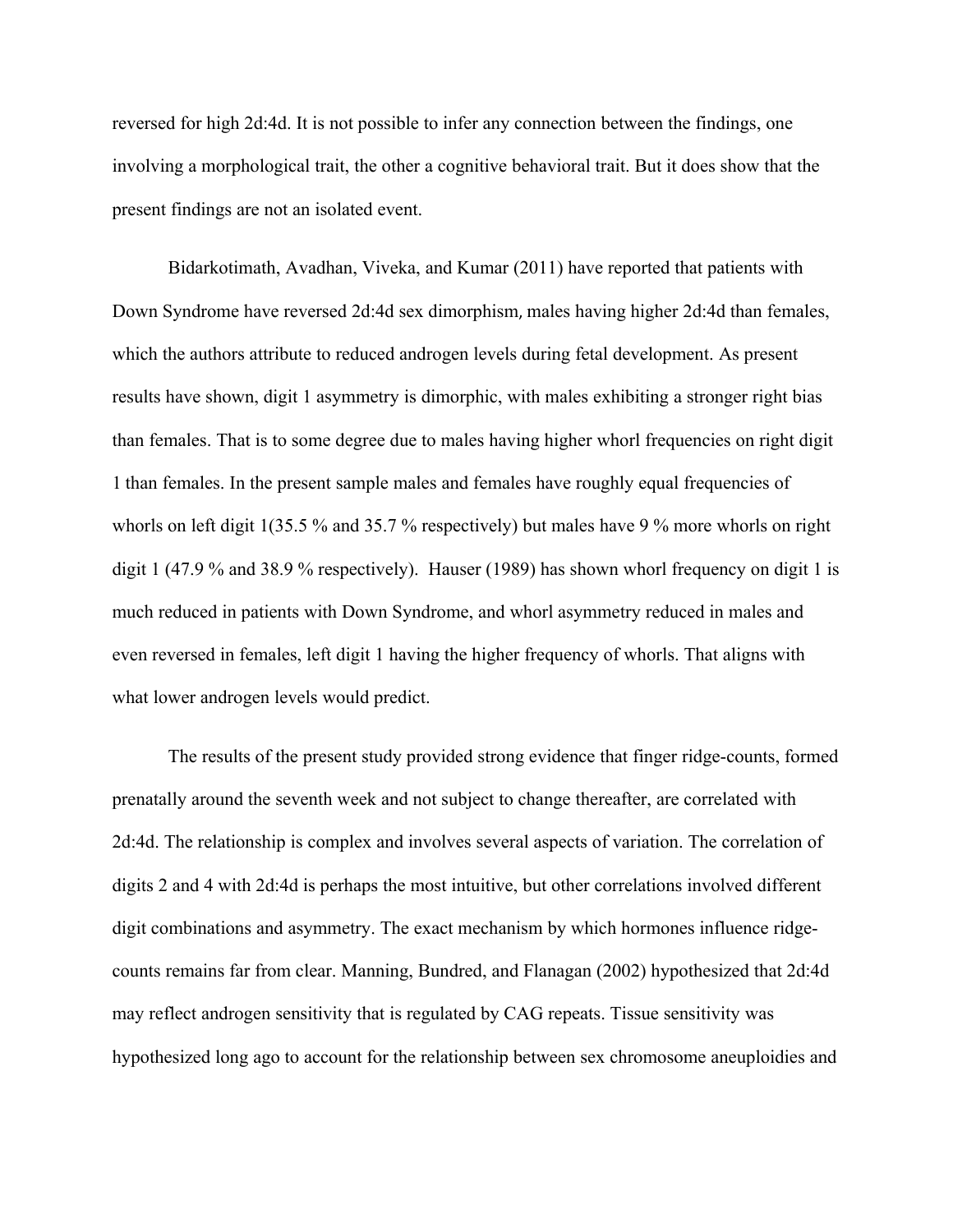finger pattern variation (Jantz & Hunt, 1986). The association of finger patterns with 2d:4d may offer support for that hypothesis.

The role of sex hormones in variation in finger ridge-counts may offer new perspectives on population variation. Jantz and Hawkinson (1979) found the digits  $(4 + 5) - (2 + 3)$  were spatially patterned in Sub-Saharan Africa, lower values being found in East and Southeast Africa. Could this suggest that hormone exposure or sensitivity varies among groups? Here, it is noteworthy that Ibegbu et al. (2012) found 2d:4d sex dimorphism in Nigeria is similar to that seen in European populations, but in the Hadza sex dimorphism is absent or even reversed (Apicella, Tobolsky, Marlowe, & Miller, 2015). Although limited, this variation in digit contrasts reported by Jantz and Hawkinson (1979) could be seen as agreeing with lower values of sex difference in East Africa compared to West Africa reported by Ibegbu et al. (2012).

This paper has demonstrated relationships of finger ridge-counts with 2d:4d beyond what has been previously reported. As such, it raises heretofore-unaddressed questions about the meaning of dermatoglyphic variation. How much inter-population variation may be attributed to prenatal hormone exposure? To what extent can finger ridge-count variation be used as a marker of fetal origin of postnatal morphology or behavior? Postnatal changes in 2d:4d have been documented (McIntyre, Cohn & Ellison 2005) leading to the suggestion there may be a postnatal hormone response (Králík, Ingrova, Koziel, Hupkova, & Klima, 2017). But because ridge-counts experience no postnatal modification at all, or even prenatal modification beyond about 10 gestational weeks, the association with 2d:4d supports early prenatal hormone exposure as their principal determinant.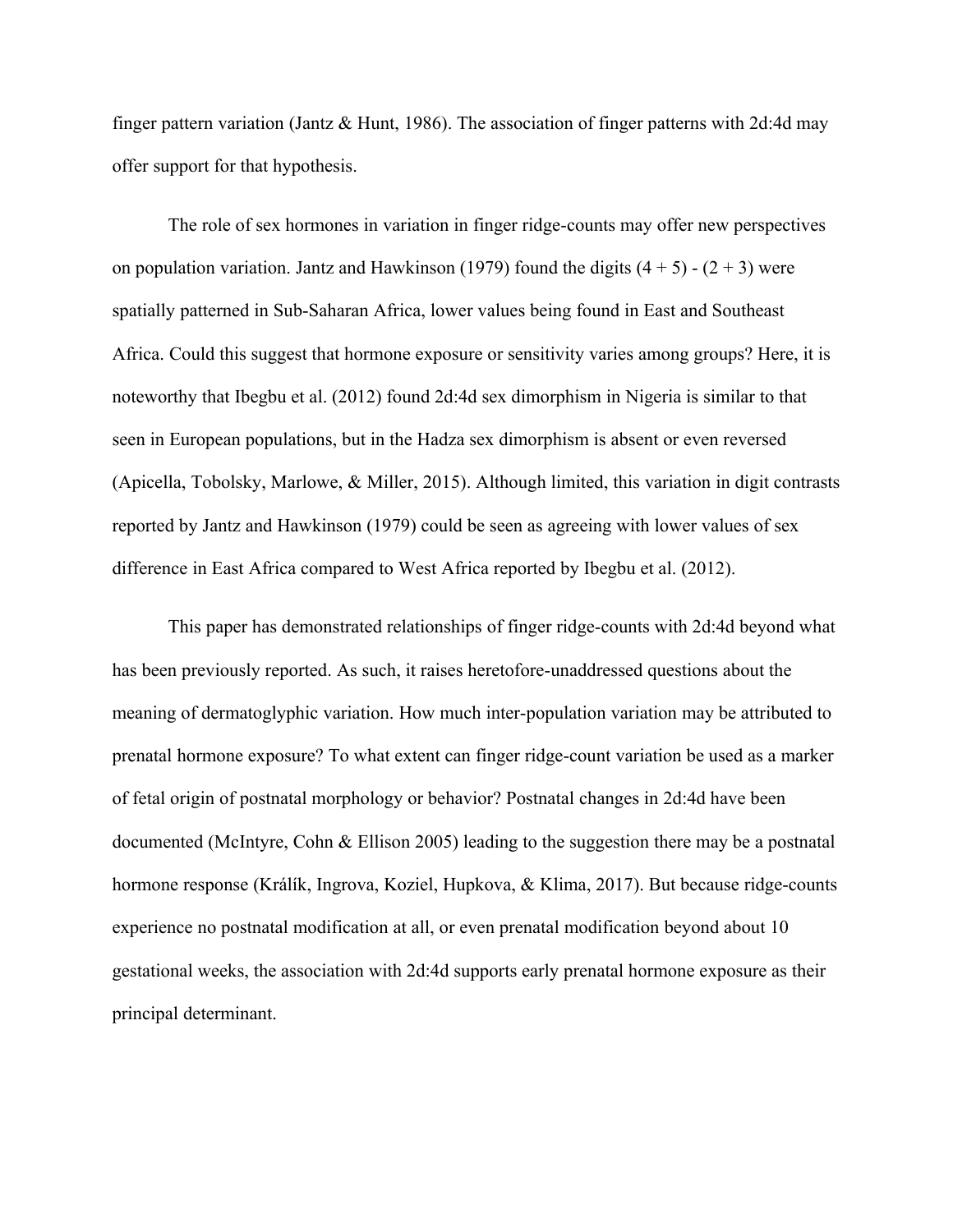### ACKNOWLEDGEMENTS

Parts of this work were accomplished while the author was an Alexander von Humboldt Fellow in the Institute of Human Genetics and Anthropology, Freiburg University.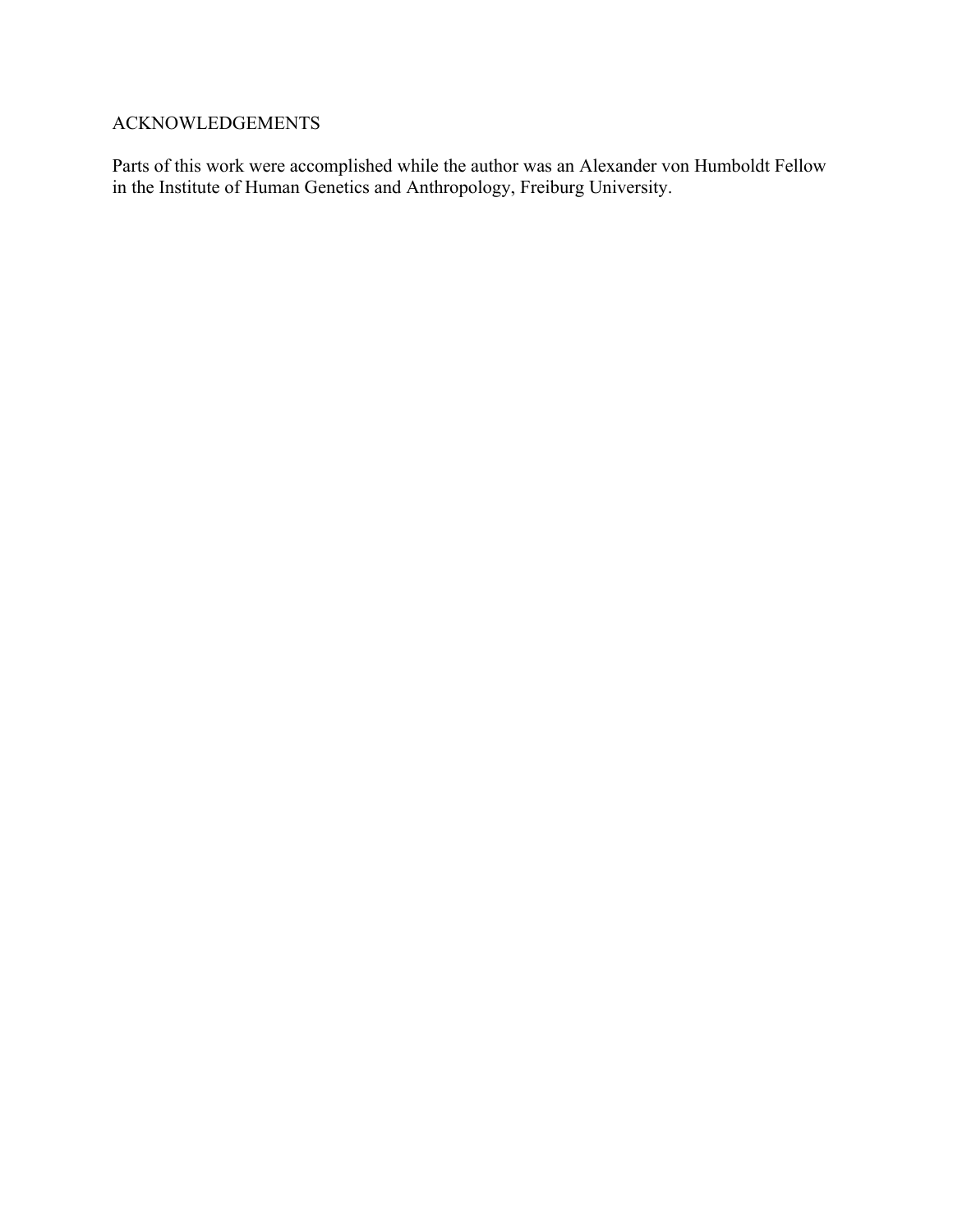#### References

- Andreenko, E., & Baltova, S. (2017). Sexual dimorphism in dermatoglyphic traits and fluctuating asymmetry in Bulgarians from northeast Bulgaria. *Homo-Journal of Comparative Human Biology,* 68, 316-327.<https://doi.org/10.1016/j.jchb.2017.05.006>
- Apicella, C. L., Tobolsky, V. A., Marlowe, F. W., & Miller, K. W. (2015). Hadza hunter‐ gatherer men do not have more masculine digit ratios (2D:4D). *American Journal of Physical Anthropology,* 159(2), 223–232. <https://doi.org/10.1002/ajpa.22864>
- Asen, D. (2019). Fingerprints and paternity testing: a study of genetics and probability in pre-DNA forensic science. *Law, Probability and Risk*, 18, 177-199. <https://doi.org/10.1093/lpr/mgz014>
- Babler, W. J. (1987). Prenatal development of dermatoglyphic patterns: Associations with epidermal ridge, volar pad and bone morphology. *Collegium Antropologium,* 11, 297- 304.
- Babler, W. J. (1991). Embryologic development of epidermal ridges and their configurations. *Birth Defects Original Article Series,* 27(2), 95-112.
- Bidarkotimath, S., Avadhan, R., Viveka, S., & Kumar, A. (2011). Reverse Sexual Dimorphism in Digit Ratios Detected in Down Syndrome. *International journal of forensic practice and research* 1(1), 21-25. <https://ijfpr.org/archives/180>
- Brookes, H., Neave, N., Hamilton, C., & Fink, B. (2007). Digit Ratio(2D:4D) and Lateralization for Basic Numerical Quantification. *Journal of Individual Differences, 28*(2), 55–63. https://doi.org/10.1027/1614-0001.28.2.55
- Dressler SG, & Voracek M. 2011. No Association Between Two Candidate Markers of Prenatal Sex Hormones: Digit Ratios (2D:4D and Other) and Finger-Ridge Counts *Developmental Psychobiology* 53(1), 69-78. <https://doi.org/10.1002/dev.20488>
- Fink, B., Manning, J. T., Neave, N., & Grammer, K. (2004). Second to fourth digit ratio and facial asymmetry. *Evolution and Human Behavior 25*(2), 125-132. [https://doi.org/10.1016/S1090-5138\(03\)00084-9](https://doi.org/10.1016/S1090-5138(03)00084-9)
- Garn, S. M., Poznanski, A. K., & Gall, G. C. (1970). Applications of Radioderrnatography to Human and Primate Studies. *American Journal of Physical Anthropology* 33, 109-114. <https://doi.org/10.1002/ajpa.1330330116>
- Garn, S. M., Burdi, A. R., Babler, W. J., & Stinson, S. (1975). Early prenatal attainment of adult metacarpal phalangeal rankings and proportions. *American Journal of Physical Anthropology* 43, 327-332.<https://doi.org/10.1002/ajpa.1330430305>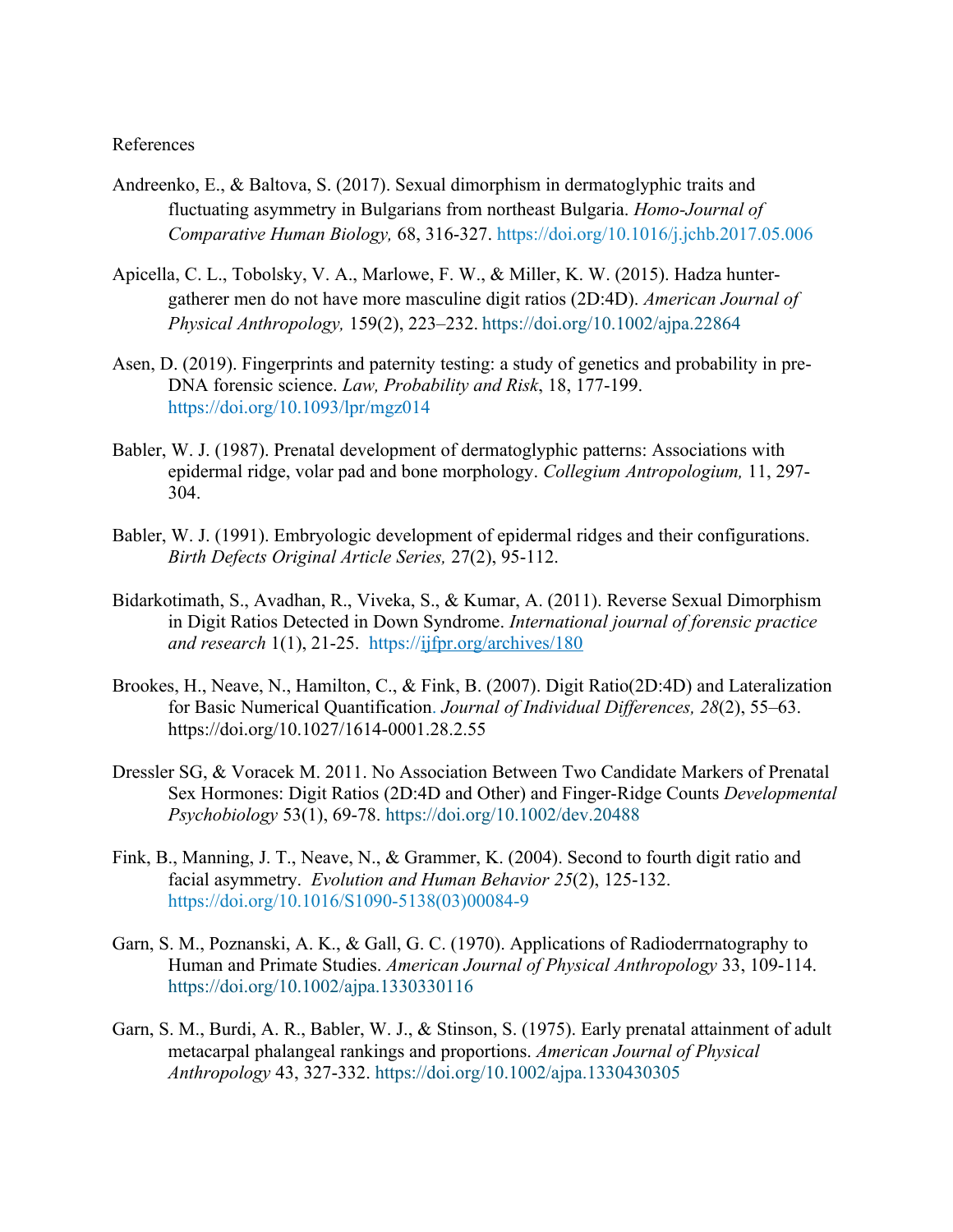- Greiner, T. M. (1991). *Hand Anthropometry of U.S. Army Personnel* Natick, MA: Research Development and Engineering Center Retrieved from [https://apps.dtic.mil/dtic/tr/fulltext/](https://apps.dtic.mil/dtic/tr/fulltext/u2/a244533.pdf) [u2/a244533.pdf](https://apps.dtic.mil/dtic/tr/fulltext/u2/a244533.pdf)
- Hall, J. A. Y., & Kimura, D. (1994). Dermatoglyphic asymmetry and sexual orientation men. *Behavioral Neuroscience,* 108, 1203-1206.
- Hall, L. S. (2000). Dermatoglyphic analysis of total finger ridge count in female monozygotic twins discordant for sexual orientation. *Journal of Sex Research, 37*(4), 315-320. [https://](https://doi.org/10.1080/00224490009552053) [doi.org/10.1080/00224490009552053](https://doi.org/10.1080/00224490009552053)
- Hampson, E., Ellis, C. L., & Tenk, C. M. (2008). On the Relation Between 2D:4D and Sex-Dimorphic Personality Traits. *Archives of Sexual Behavior,* 37, 133-144. https://doi.org/10.1007/s10508-007-9263-3
- Hauser, G. (1989). Dermatoglyphic clues to developmental retardation. *Anthropologie et Préhistoire.,* 100, 83-87.
- Holt, S. B. (1968). The Genetics of Dermal Ridges. Springfield, IL: Charles C. Thomas.
- Ibegbu, A. O., Danjuma, Z. C., Hamman, W. O., Umana, U. E., Ikyembe, D. T., & Musa, S. A. (2012). Anthropometric Study of the Index (2nd) and Ring (4th) Digits in Ebira Ethnic Group of Nigeria. Asian Journal of Medical Sciences 4(2), 79-84.
- Jamison, C. S., Meier RJ, & Campbell BC. (1993). Dermatoglyphic asymmetry and testosterone levels in normal males. *American Journal of Physical Anthropology* 90, 185-198. <https://doi.org/10.1002/ajpa.1330900205>
- Jantz, R. L., & Hawkinson, C. H. (1979). Finger ridge-count variability in Subsaharan Africa. *Annals of Human Biology, 6*(1), 41-53. https://doi.org/10.1080/03014467900003351
- Jantz, R. L., Hawkinson, C. H., Brehme, H., & Hitzeroth, H. W. (1982). Finger Ridge-Count Variation Among Various Subsaharan African Groups. *American Journal of Physical Anthropology 57*, 311-321. <https://doi.org/10.1002/ajpa.1330570308>
- Jantz, R. L., & Hunt, D. R. (1986). The influence of sex chromosomes on finger dermatoglyphic patterns. *Annals of Human Biology,* 13, 287-295. <https://doi.org/10.1080/03014468600008461>
- Katzenmaier, U. (1979). Zusammenhänge zwischen Fingerbeerenmustern und Form der Fingerendglieder. *Homo,* 30, 12-23.
- Kallai, J., Csathóé, A., Kövér, F., Makány, Nemes, J., Horváth, Kovács, N., Manning, J. T., Nadel, L., & Nagy, F. (2005). MRI-assessed volume of left and right hippocampi in females correlates with the relative length of the second and fourth fingers(the 2D:4D ratio). *Psychiatry Research: Neuroimaging* 140, 199-210. <https://doi.org/10.1016/j.pscychresns.2004.05.010>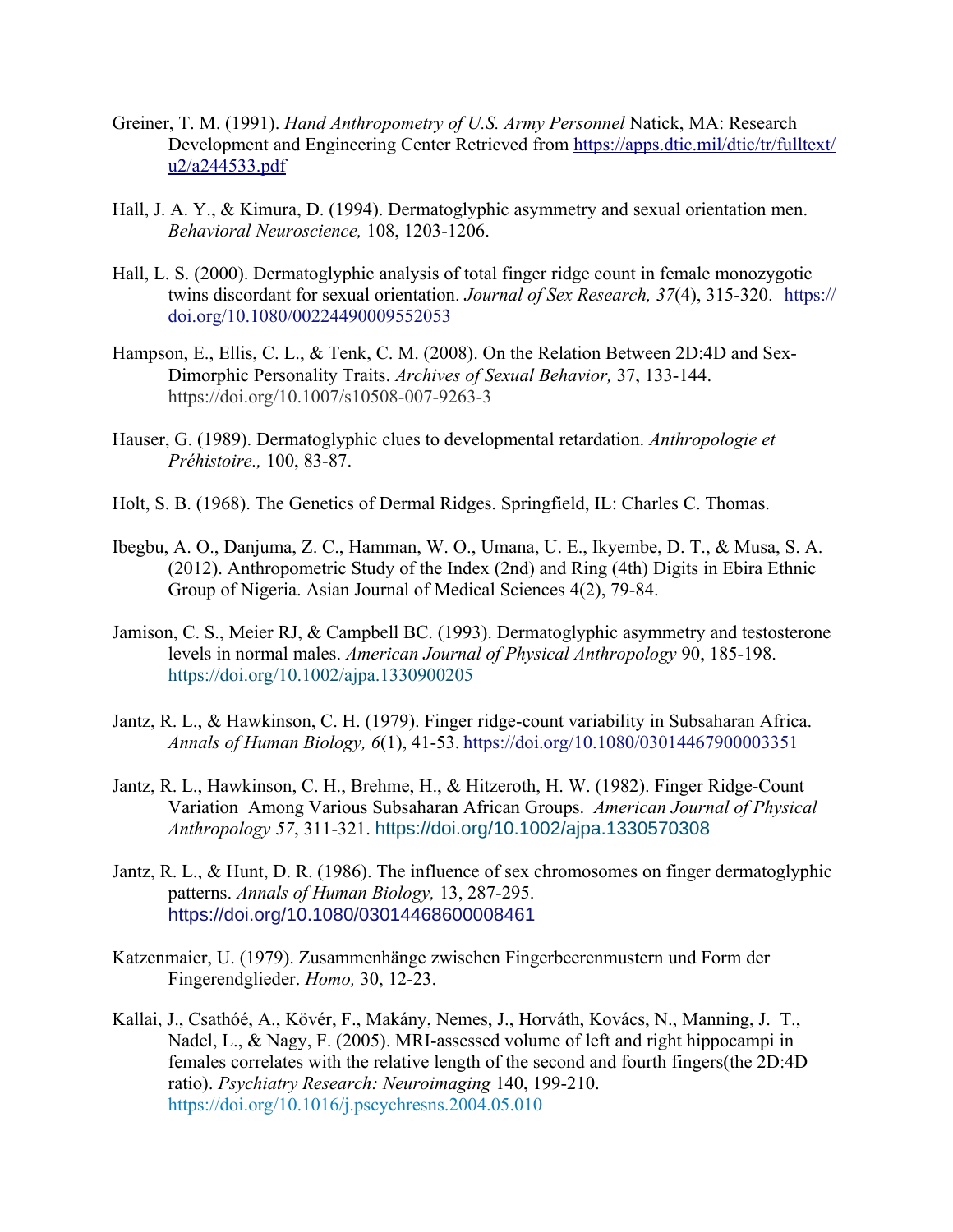- Kimura, D., & Carson, M. W. (1995). Dermatoglyphic asymmetry: relation to sex, handedness and cognitive pattern. *Personality and Individual Differences, 19*(4), 471-478. [https://doi.org/10.1016/0191-8869\(95\)00076-](https://doi.org/10.1016/0191-8869(95)00076-I)[I](https://doi.org/10.1016/0191-8869(95)00076-I)
- Klimek, M., Galbarczyk, A., Nenko, I., & Jasienska, G. (2021). Biomarkers of fetal conditions: Finger ridge-counts, facial fluctuating asymmetry, and digit ratio (2D:4D)—are they correlated in women? *American Journal of Physical Anthropology, 174*, 224-231.
- Králík, M., Ingrova, P., Koziel, S. K., Hupkova, A., & Klima, O. (2017). Overall trends vs. individual trajectories in the second-to-fourth digit (2D:4D) and metacarpal (2M:4M) ratios during puberty and adolescence. *American Journal of Physical Anthropology* 162(4), 641-656.<https://doi.org/10.1002/ajpa.23153>
- McFadden, D., Loehlin, J. C., Breedlove, M., Lippa, R. A., Manning, J. T., & Rahman, Q. (2005). A Reanalysis of Five Studies on Sexual Orientation and the Relative Length of the 2nd and 4th Fingers (the 2D:4D Ratio). *Archives of Sexual Behavior 34*(3), 341-356. https://doi.org/10.1007/s10508-005-3123-9
- McIntyre MH, Cohn BA, & Ellison PT. 2005. Sex dimorphism in digital formulae of children. *American Journal of Physical Anthropology* 129(1), 143-150. <https://doi.org/10.1002/ajpa.20240>
- Manning JT. 2002. Digit Ratio: A Pointer to Fertility, Behavior and Health. New Brunswick, NJ and London: Rutgars University Press. xvi+173 p.
- Manning, J. T., Bundred, P. E., & Flanagan, B. F. (2002). The ratio of 2nd to 4th digit length: a proxy for transactivation activity of the androgen receptor gene? *Medical Hypotheses, 59*(3), 334-336. [https://doi.org/10.1016/S0306-9877\(02\)00181-0](https://doi.org/10.1016/S0306-9877(02)00181-0)
- Manning, J. T., Fink, B., Neave, N., & Szwed, A. (2006). The second to fourth digit ratio and asymmetry. *Annals of Human Biology, 33*(4), 480-492. https://doi.org/10.1080/03014460600802551
- Mustanski, B. S., Bailey, J. M., & Kaspar, S. (2002). Dermatoglyphics, Handedness, Sex, and Sexual Orientation. *Archives of Sexual Behavior,* 31, 113-122. https://doi.org/10.1023/A:1014039403752
- NCSS 2019 Statistical Software (2019). NCSS, LLC. Kaysville, Utah, USA, ncss.com/software/ ncss.
- Penrose, L. S. (1965). Dermatoglyphic topology. *Nature, M.,* 205, 544-546.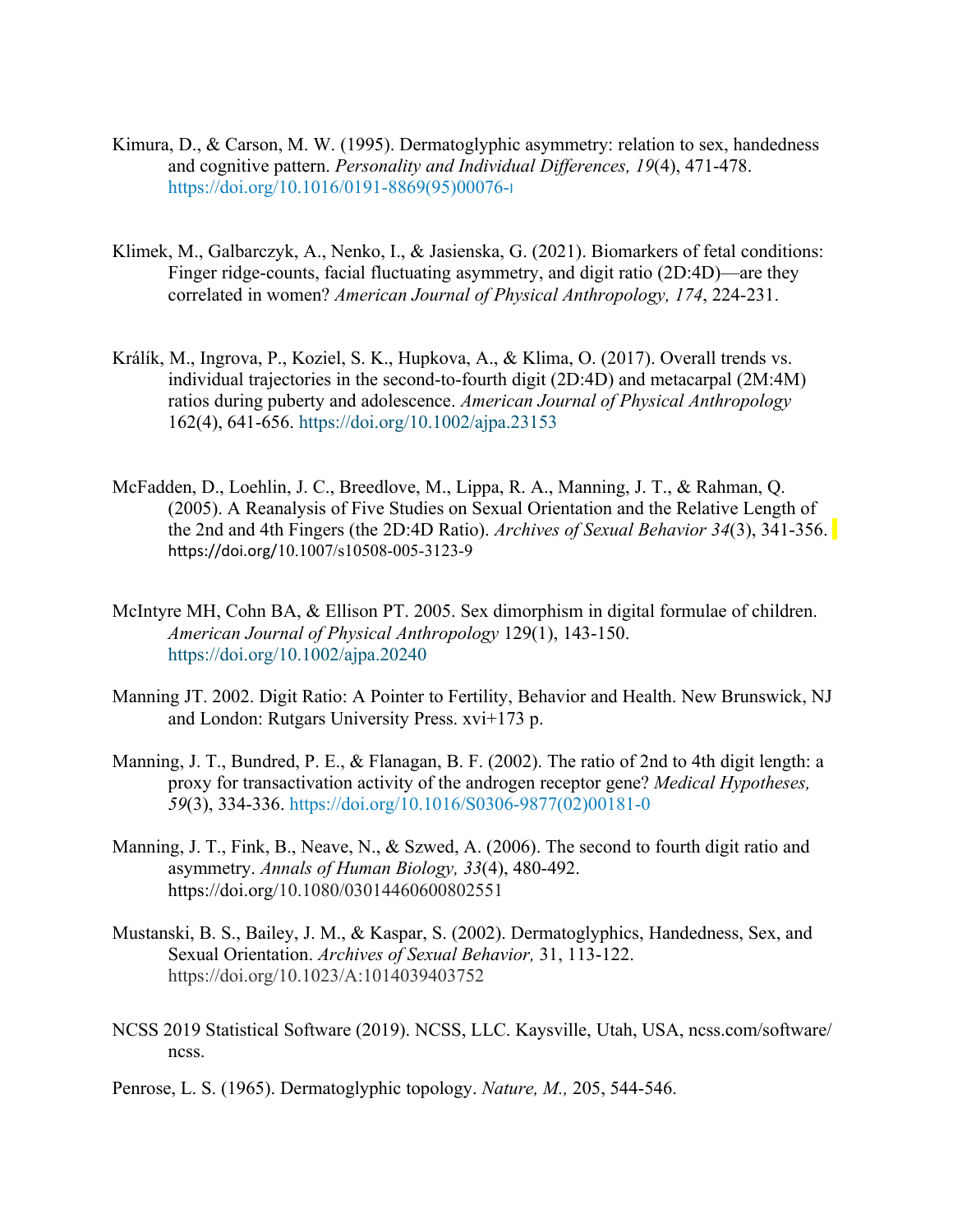- Polani PE, & Polani N. 1979. Dermatoglyphics in the testicular feminization syndrome. *Annals of Human Biology* 6(5), 417-430.<https://doi.org/10.1080/03014467900003811>
- Robinow, M., & Johnson, F. (1972). Dermatoglyphics in distal phalangeal hypoplasia. *The American Journal of Diseases of Children 124*(6), 860-863. https://doi:10.1001/archpedi.1972.02110180062008.
- Sanders, G. & Kadam A. (2001). Prepubescent children show the adult relationship between dermatoglyphic asymmetry and performance on sexually dimorphic tasks. Cortex 37(1), 91-100. [https://doi.org/10.1016/S0010-9452\(08\)70560-4](https://doi.org/10.1016/S0010-9452(08)70560-4)
- Slabbekoorn, D., van Goozen, S. H. M., Sanders, G., Gooren, L. J. G., & Cohen-Kettenis, P. T. (2000). The dermatoglyphic characteristics of transsexuals: is there evidence for an organizing effect of sex hormones. *Psychoneuroendocrinology,* 25(4), 365-375. [https://doi.org/10.1016/S0306-4530\(99\)00063-3](https://doi.org/10.1016/S0306-4530(99)00063-3)
- Schwerdtfeger, A., Heims, R., & Heer, J. (2010). Digit ratio (2D:4D) is associated with traffic violations for male frequentcar drivers. *Accident Analysis and Prevention*, 42, 269-274. doi:10.1016/j.aap.2009.08.001
- Stein, A. D., Kahn, H. S., & Lumey, L. H. (2010). The 2D:4D digit ratio is not a useful marker for prenatal famine exposure: Evidence from the Dutch Hunger Winter Families Study. *Am J Hum Biol. 2010 ; 22(6): 801–806. , 22*(6), 801-806. doi:doi:10.1002/ajhb.21085
- Wacker, J., Mueller, E. M., & Stemmler, G. (2013). Prenatal testosterone and personality: Increasing the specificity of trait assessment to detect consistent associations with digit ratio (2D:4D). *Journal of Research in Personality, 47*, 171-177. htpp:/dx.doi.org/10.1016/j.jrp.2012.10.007.

#### **CAPTIONS FOR FIGURES**

Figure 1a and b. Plots of PC 3 and PC 7 on right 2d:4d, showing equal or parallel regression

slopes for the sexes. Females are solid line, males dashed.

Figure 2a and b. Plots of PC 4 and PC 6 on right 2d:4d showing different regression slopes for

the sexes. Females are solid line, males dashed.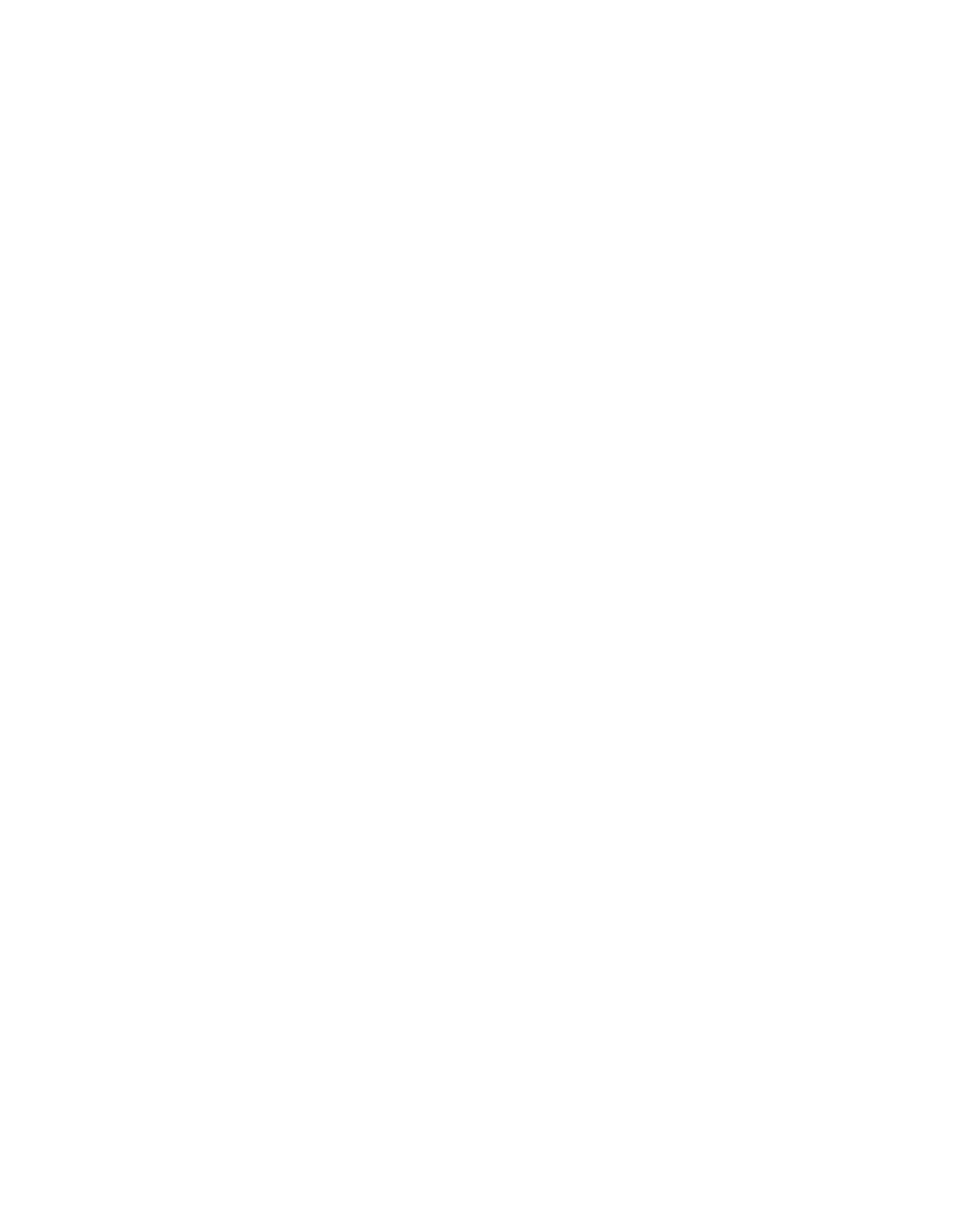|                | Males ( $n = 1,134$ ) |           | Females ( $n =$<br>1,031) |           |       |             |      |
|----------------|-----------------------|-----------|---------------------------|-----------|-------|-------------|------|
| <b>Digit</b>   | Mean                  | <b>SD</b> | Mean                      | <b>SD</b> | M-F   | t-<br>value | ES   |
| L1             | 22.19                 | 12.11     | 20.5                      | 11.71     | 1.69  | 3.23        | 0.14 |
| L2             | 15.48                 | 12.16     | 14.98                     | 12.27     | 0.5   | 0.94        | 0.04 |
| L3             | 15.85                 | 11.09     | 14.23                     | 11.03     | 1.62  | 3.34        | 0.15 |
| L4             | 22.14                 | 12.16     | 20.81                     | 12.19     | 1.33  | 2.5         | 0.11 |
| L <sub>5</sub> | 15.4                  | 7.31      | 13.64                     | 7.37      | 1.76  | 5.54        | 0.24 |
| R1             | 26.84                 | 12.64     | 23.27                     | 11.81     | 3.58  | 6.74        | 0.29 |
| R <sub>2</sub> | 16.05                 | 12.42     | 15.4                      | 12.21     | 0.64  | 1.18        | 0.05 |
| R <sub>3</sub> | 15.3                  | 10.84     | 13.79                     | 9.7       | 1.5   | 3.39        | 0.15 |
| R <sub>4</sub> | 24.35                 | 12.75     | 22.06                     | 11.97     | 2.3   | 4.31        | 0.19 |
| R <sub>5</sub> | 16.2                  | 8.15      | 13.85                     | 7.37      | 2.36  | 7.05        | 0.3  |
| <b>ARC</b>     | 189.75                | 88.7      | 172.53                    | 85.04     | 17.22 | 4.58        | 0.2  |

Table 1. Means, standard deviations, sex differences, and effect sizes for large German sample. ES, effect size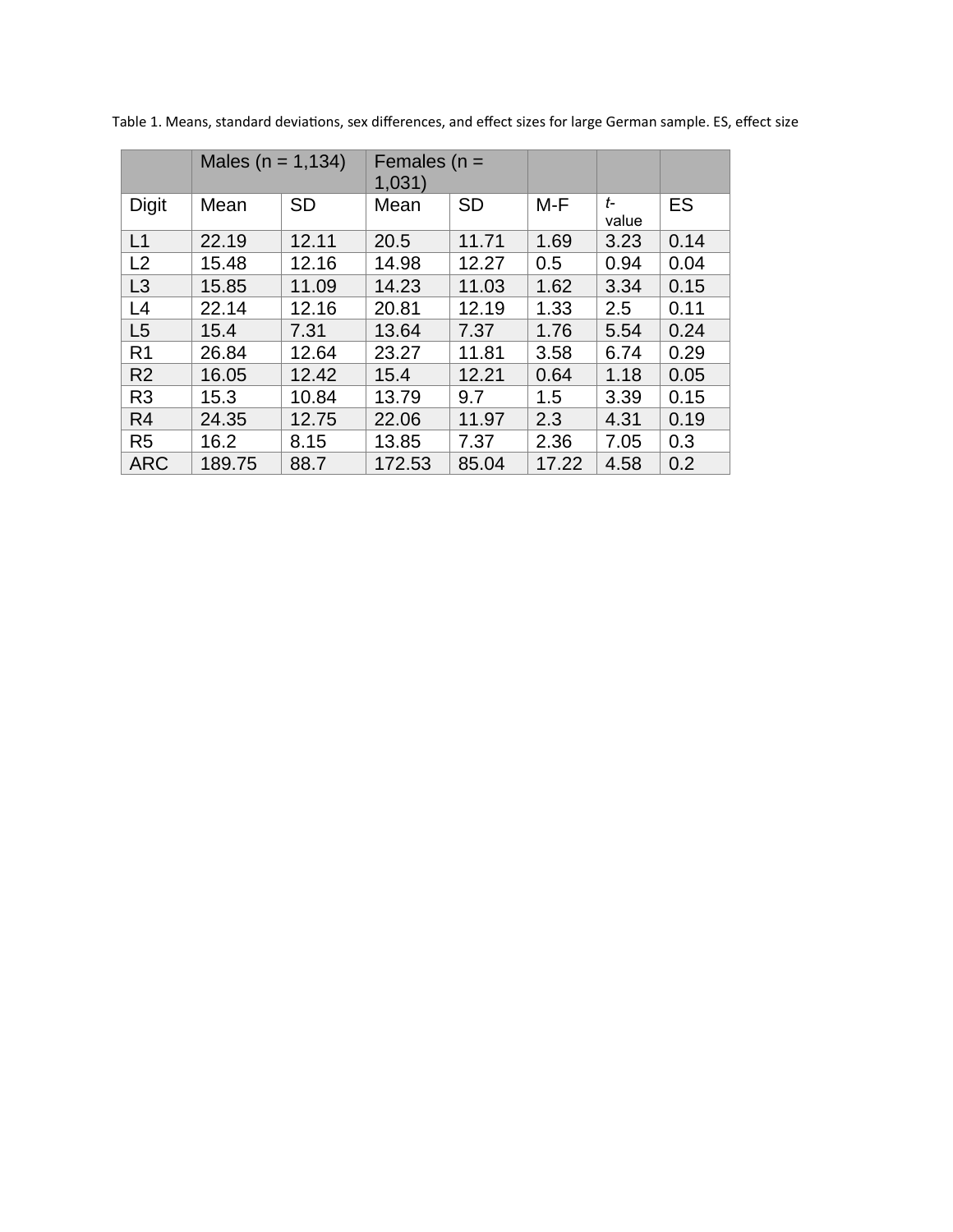| <b>Variables</b> | ${\bf EV1}$ | EV2     | EV <sub>3</sub> | EV4     | EV <sub>5</sub> | EV <sub>6</sub> | EV7     | EV8     | EV9     | <b>EV10</b>    |
|------------------|-------------|---------|-----------------|---------|-----------------|-----------------|---------|---------|---------|----------------|
| L1               | $-0.31$     | 0.61    | $-0.03$         | $-0.2$  | 0.23            | 0.57            | 0.24    | 0.23    | $-0.04$ | 0.04           |
| L <sub>2</sub>   | $-0.36$     | $-0.12$ | 0.55            | 0.14    | 0.09            | 0.2             | $-0.68$ | 0.13    | $-0.08$ | $-0.02$        |
| L <sub>3</sub>   | $-0.31$     | $-0.18$ | 0.03            | $-0.58$ | 0.23            | $-0.12$         | $-0.02$ | $-0.23$ | 0.64    | 0.05           |
| L4               | $-0.36$     | $-0.24$ | $-0.38$         | 0.01    | $-0.12$         | 0.34            | $-0.07$ | $-0.64$ | $-0.35$ | 0.06           |
| L <sub>5</sub>   | $-0.19$     | $-0.04$ | $-0.18$         | 0.33    | 0.53            | $-0.13$         | 0.08    | $-0.03$ | 0.03    | $-0.72$        |
| R1               | $-0.34$     | 0.63    | $-0.09$         | 0.09    | $-0.31$         | $-0.52$         | $-0.23$ | $-0.21$ | 0.03    | $-0.03$        |
| R <sub>2</sub>   | $-0.37$     | $-0.13$ | 0.53            | 0.29    | $-0.25$         | $-0.03$         | 0.63    | $-0.14$ | 0.08    | $\overline{0}$ |
| R <sub>3</sub>   | $-0.28$     | $-0.17$ | 0.05            | $-0.5$  | 0.07            | $-0.38$         | 0.14    | 0.29    | $-0.62$ | $-0.06$        |
| R <sub>4</sub>   | $-0.38$     | $-0.26$ | $-0.44$         | 0.14    | $-0.42$         | 0.09            | $-0.03$ | 0.56    | 0.26    | $-0.06$        |
| R <sub>5</sub>   | $-0.21$     | $-0.05$ | $-0.17$         | 0.37    | 0.5             | $-0.23$         | 0.05    | 0.1     | $-0.01$ | 0.69           |
| Eigenvalue       | 639.58      | 109.1   | 65.19           | 37.17   | 27.81           | 26.98           | 23.38   | 18.49   | 15.55   | 7.45           |
| <b>Percent</b>   | 66.89       | 11.24   | 6.72            | 3.83    | 2.86            | 2.78            | 2.41    | 1.9     | 1.6     | 0.77           |
| $t$ -test M-F    | $-4.31$     | 2.81    | $-4.72$         | 1.04    | 2.42            | $-6.57$         | $-0.47$ | 1.4     | 1.46    | 1.74           |

Table 2. Eigenvectors and eigenvalue of total covariance matrix for finger ridge-counts; EV, eigenvector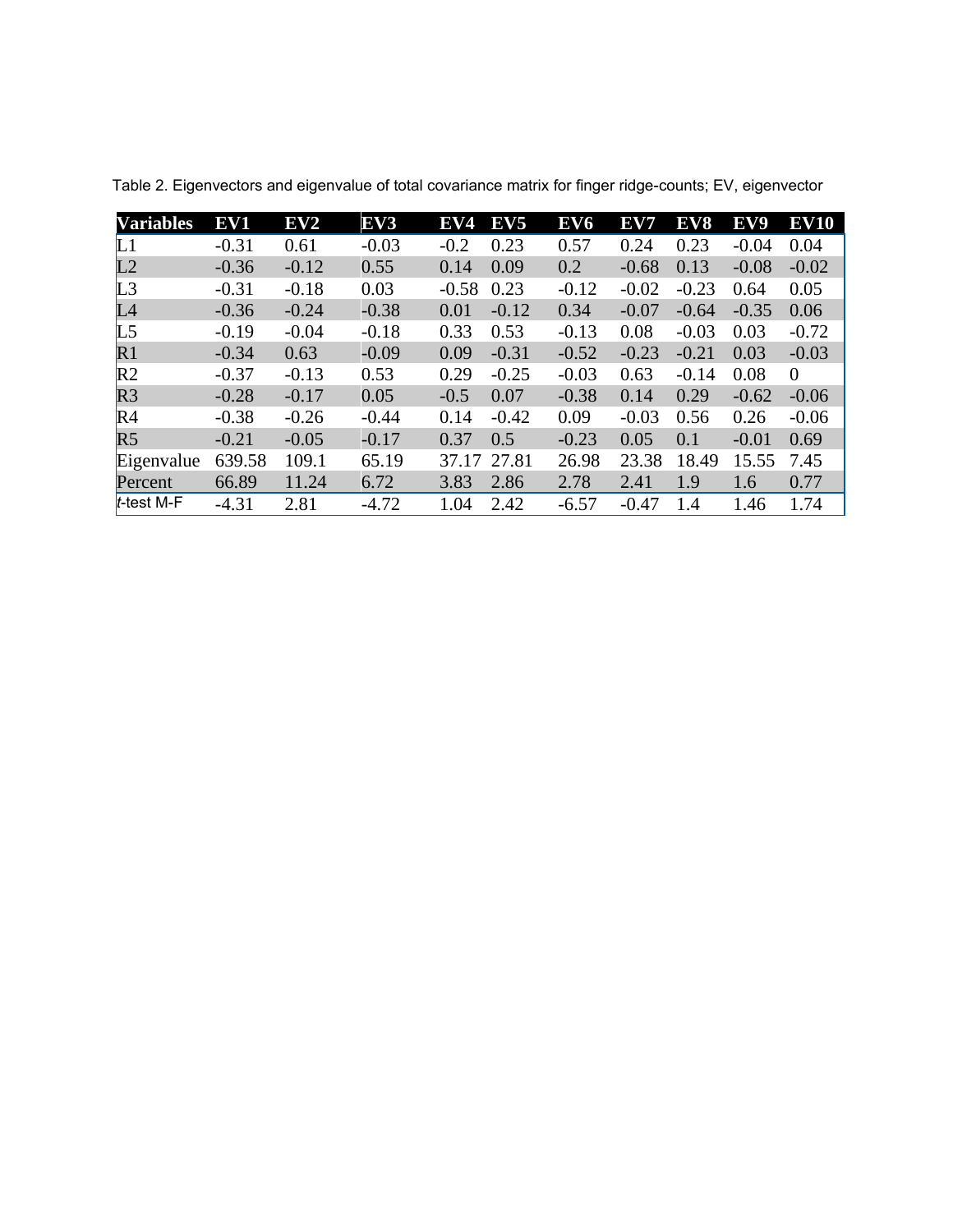|                    | Males ( $n = 80$ ) |           | Females $(n = 86)$ |           |          |      |
|--------------------|--------------------|-----------|--------------------|-----------|----------|------|
| <b>Variable</b>    | Mean               | <b>SD</b> | Mean               | <b>SD</b> | t-value  | ES   |
| $L$ 2d:4d          | 0.94               | 0.04      | 0.96               | 0.05      | $2.15*$  | 0.33 |
| $R$ 2d:4d          | 0.94               | 0.04      | 0.96               | 0.05      | $3.53**$ | 0.56 |
| Left digit 2       | 55.43              | 3.81      | 51.97              | 4.33      | 5.45     | 0.85 |
| Left digit 4       | 58.95              | 4.27      | 54.37              | 4.42      | 6.78     | 1.05 |
| Right digit 2      | 55.55              | 4.1       | 52.54              | 4.33      | 4.59     | 0.71 |
| Right digit 4 59.2 |                    | 3.89      | 54.58              | 4.29      | 7.25     | 1.12 |

Table 3. Summary statistics for 2d:4d and digits 2 and 4 measurements. ES, effect size

\* *p* < .05

\*\* *p* < .001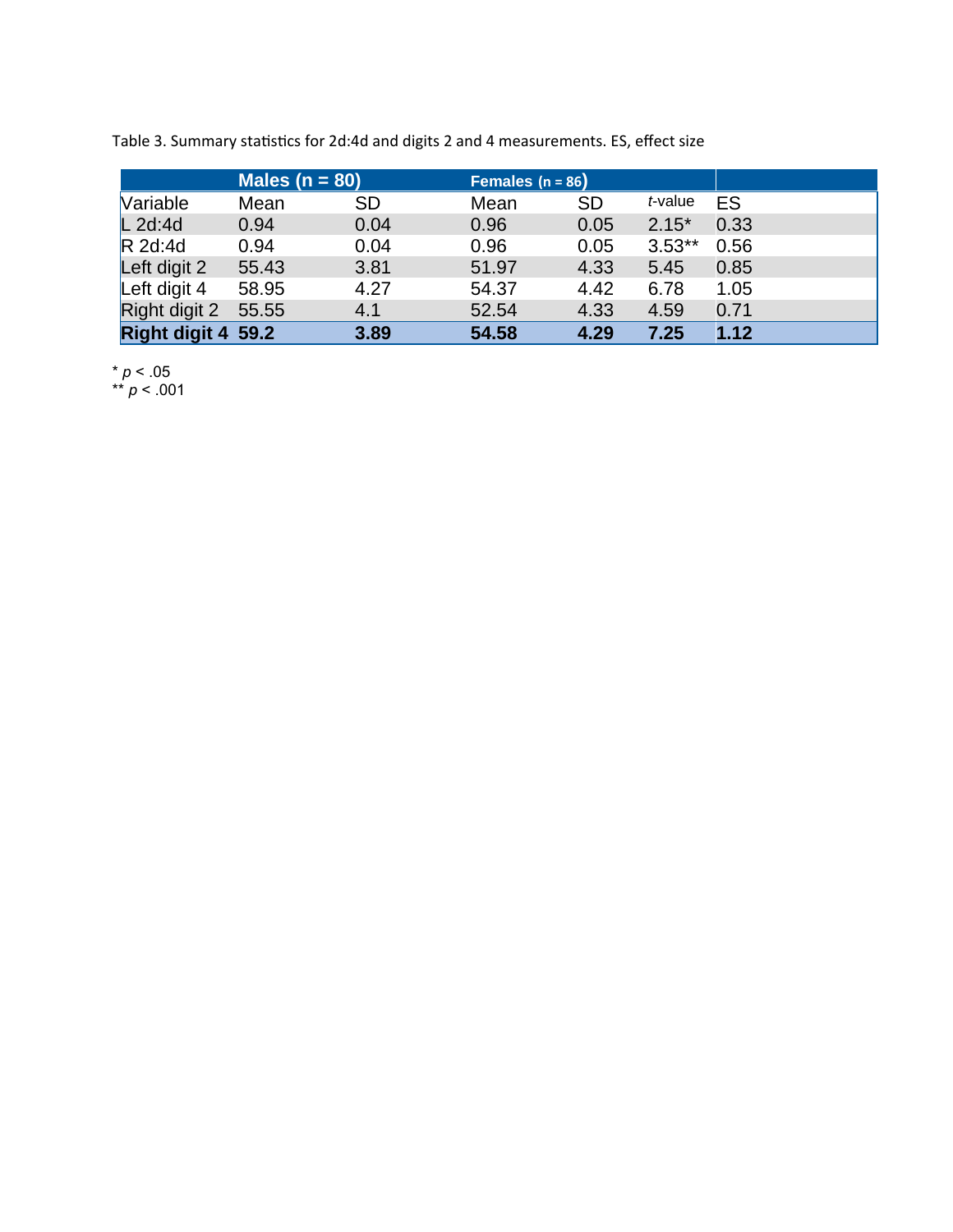Table 4. Analysis of covariance (ANCOVA) for principal component scores on *right 2d:4d* (covariate), sex (categorical), and interaction of 2d:4d and sex.

| Variabl         | Model $F(p)$      | $R$ -ratio $F(p)$ | Sex $F(p)$                  | Interaction $F(p)$ |
|-----------------|-------------------|-------------------|-----------------------------|--------------------|
| е               |                   |                   |                             |                    |
| PC <sub>1</sub> | 0.23(.88)         | 0.65(.42)         | 0.00(.97)                   | 0.00(0.96)         |
| PC <sub>2</sub> | 0.88(.45)         | 0.48(0.49)        | 0.27(.61)                   | 0.35(.56)          |
| PC <sub>3</sub> | $11.14 \leq .001$ | $30.78 \le 0.001$ | 0.68(.41)                   | 0.68(.41)          |
| PC4             | 3.88(.01)         | 0.15( .70)        | 9.78(.002)                  | 9.35(.003)         |
| PC <sub>5</sub> | 2.40(0.07)        | 1.73(0.19)        | 4.97(.03)                   | 4.83(.03)          |
| PC <sub>6</sub> | $7.33 \le 0.001$  | 1.18(.28)         | 4.85(.03)                   | 5.61(.02)          |
| PC7             | 3.23(.02)         | 9.39(.003)        | 0.50(0.48)                  | 0.57(0.45)         |
| PC <sub>8</sub> | 1.74(0.16)        | 0.51(.48)         | 3.13(0.08)                  | 3.28(.07)          |
| PC <sub>9</sub> | 2.66(.05)         | 3.49(.06)         | 1.83(0.18)                  | 1.95(0.16)         |
| <b>PC10</b>     | 1.19(.31)         | 2.42(.12)         | $\left( .93\right)$<br>0.01 | $0.02$ (.88)       |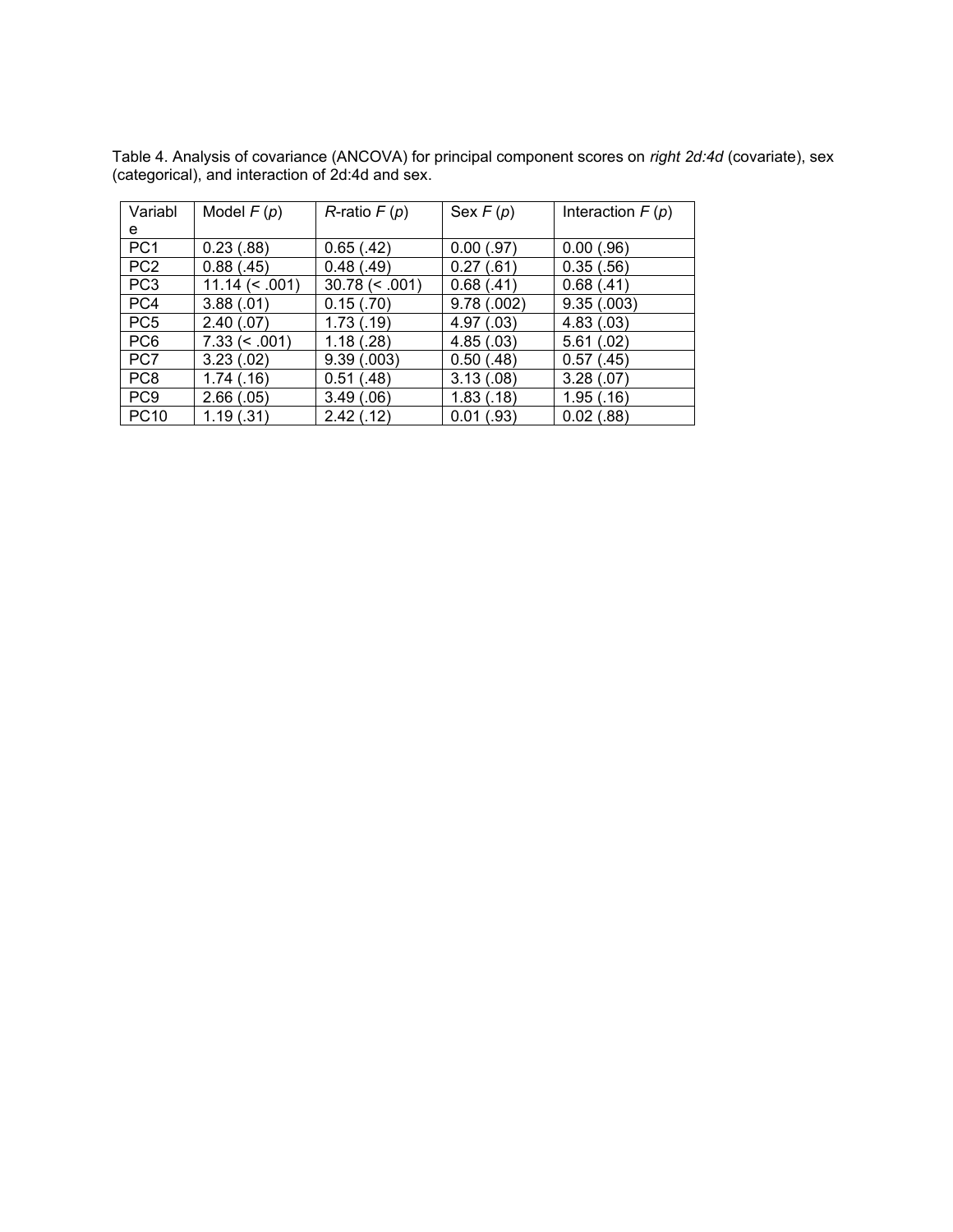| <b>Digit</b>          | slope    | r       | intercept | t-test slope | D    |
|-----------------------|----------|---------|-----------|--------------|------|
| Males, digit 2        | 61.26    | 0.23    | $-37.47$  | 2.1          | 0.04 |
| Females, digit 2      | 51.06    | 0.22    | $-28.56$  | 2.1          | 0.04 |
| Sexes pooled, digit 2 | 53.5     | 0.23    | $-30.56$  |              |      |
| Males, digit 4        | $-37.75$ | $-0.15$ | 63.05     | $-1.4$       | 0.18 |
| Females, digit 4      | $-62.6$  | $-0.24$ | 86.44     | $-2.2$       | 0.03 |
| Sexes pooled, digit 4 | $-51.8$  | $-0.21$ | 76.15     | $-2.7$       | 0.01 |

Table 5. Regression of raw right digit 2 and 4 ridge-counts onto right 2d:4d.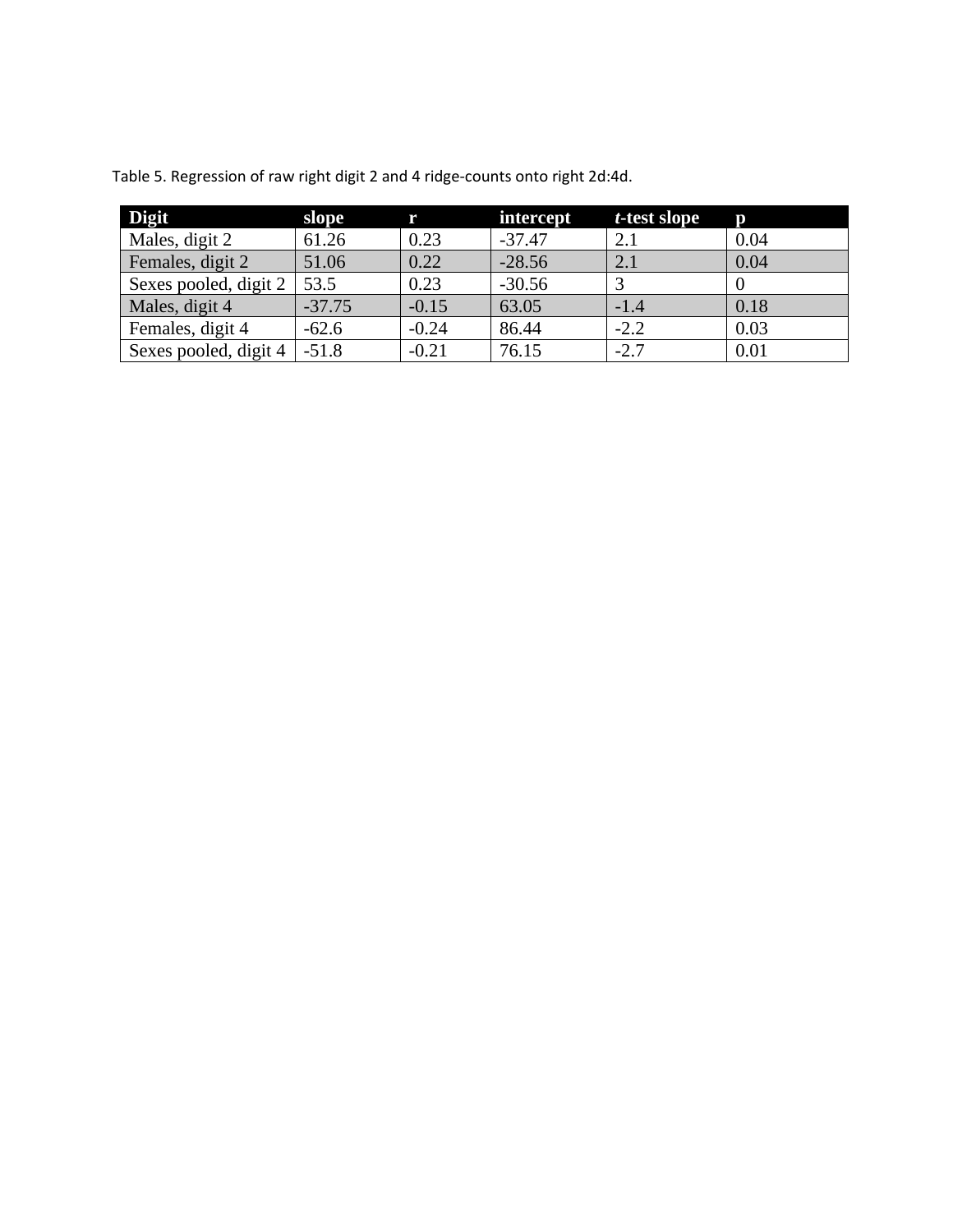

Figure 1a and b. Plots of PC 3 and PC 7 on right 2d:4d, showing equal or parallel regression slopes for the sexes. M, male; F, female.